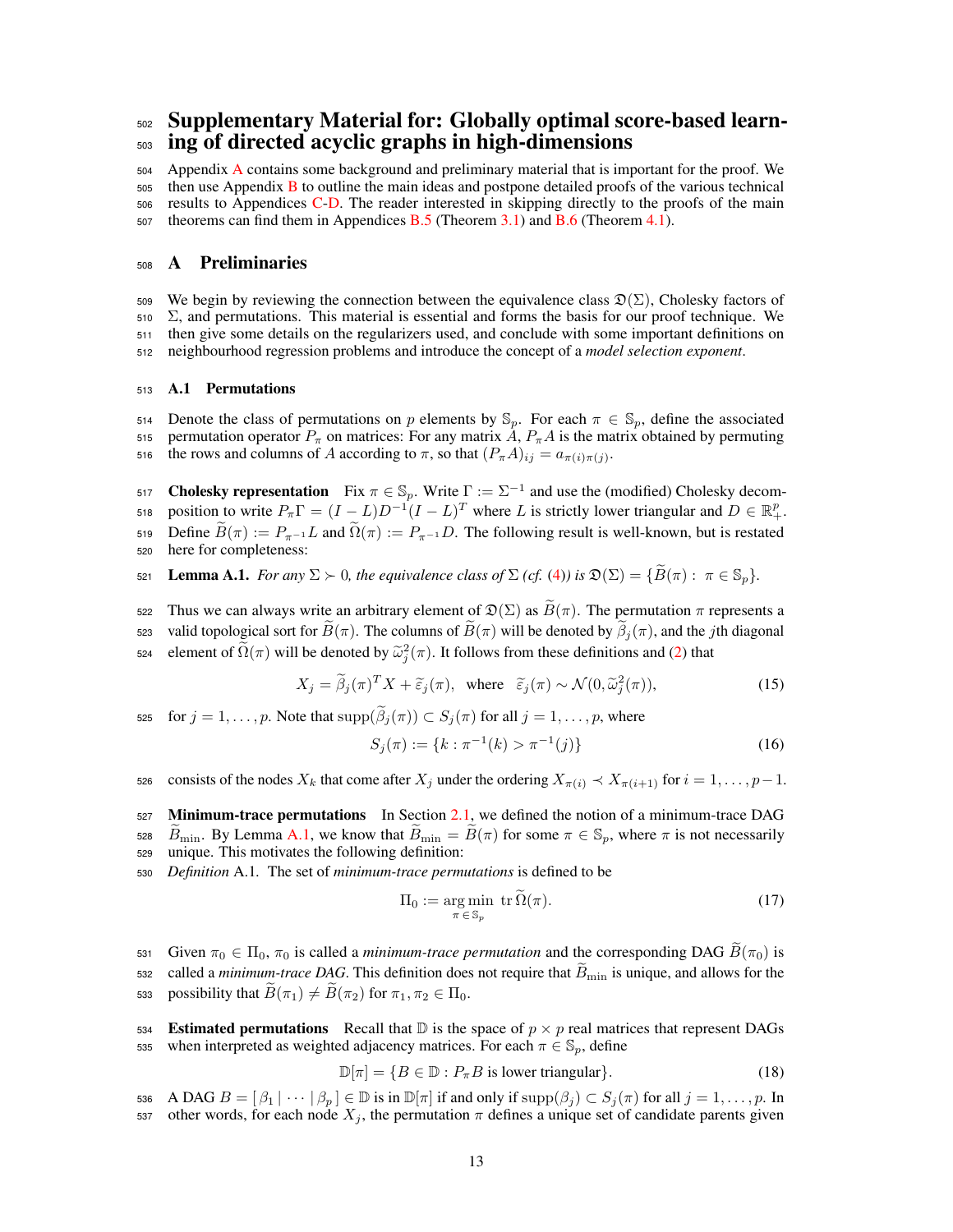- 538 by (16), and  $B \in \mathbb{D}[\pi]$  if and only if the parent set of  $\beta_j$  comes from  $S_j(\pi)$  for all j. By definition, 539  $\widetilde{B}(\pi) \in \mathbb{D}[\pi]$  for every  $\pi$  and hence  $\text{supp}(\widetilde{\beta}_j(\pi)) \subset S_j(\pi)$  for all *j*.
- 540 Recall the estimator  $\widehat{B}$  defined via (1). The following definition formalizes the collection of permuta-
- $541$  tions that are topological sorts for  $B$ :
- <sup>542</sup> *Definition* A.2*.* The *collection of estimated permutations* is

$$
\Pi = \{ \pi \in \mathbb{S}_p : B \in \mathbb{D}[\pi] \}.
$$

543 An arbitrary element of  $\hat{\Pi}$  will be denoted by  $\hat{\pi}$ . An equivalent definition of  $\hat{\Pi}$  is the set of permutations  $\pi$  such that  $P_{\pi}\hat{B}$  is lower triangular.  $\pi$  such that  $P_{\pi}\widehat{B}$  is lower triangular.

# <sup>545</sup> A.2 Regularizers

- 546 We study both the  $\ell_1$  and MCP regularizers as given by Condition 2.1. Here we summarize some <sup>547</sup> properties of these regularizers for later use.
- 548 **Lemma A.2.** *Suppose*  $\rho_{\lambda}$  *is either*  $\ell_1$  *or MCP. Then*  $\rho_{\lambda}$  *satisfies the following conditions:*
- 549 *(a)*  $\rho_{\lambda}$  *is concave and nondecreasing*;

550 *(b)* 
$$
\rho_{\lambda}(0) = 0;
$$

*(c) There are constants*  $\underline{\rho}_0, \underline{\rho}_1 \geq 0$ , independent of  $\lambda$ , such that  $\rho_{\lambda}(x) \geq \min{\{\rho_1, \lambda x, \rho_0 \lambda^2\}}$ .

552 **Lemma A.3.** *Suppose*  $\rho_{\lambda}$  *is either*  $\ell_1$  *or MCP. Then*  $\rho_{\lambda}$  *is additionally right-differentiable at zero* 553 *and satisfies*  $0 < \rho'_{\lambda}(0+) < \infty$ .

554 An elementary consequence of Lemma A.1 is that  $\rho_{\lambda}$  is subadditive. Lemma A.1(c) says that  $\rho_{\lambda}$  can 555 be bounded below by a capped- $\ell_1$  penalty: It is always true that a concave, nondecreasing function 556 can be bounded below by a capped- $\ell_1$  penalty, and Lemma A.1(c) simply normalizes this capped- $\ell_1$ 557 penalty in terms of  $\lambda$ .

<sup>558</sup> For completeness, we summarize below both regularizers under consideration along with the constants <sup>559</sup> involved in the previous lemmas.

<sup>560</sup> – The minimax concave penalty (MCP) proposed by Zhang [72]:

$$
\rho_{\lambda}(x;\gamma) := \lambda \left( x - \frac{x^2}{2\lambda \gamma} \right) 1(x < \lambda \gamma) + \frac{\lambda^2 \gamma}{2} 1(x \ge \lambda \gamma). \tag{19}
$$

561 The MCP has  $\rho'_{\lambda}(0+) = \lambda$ ,  $\rho_1 = 1/2$ , and  $\rho_0 = \gamma/2$ .

$$
\text{562 } - \text{ The } \ell_1 \text{ penalty, } \rho_\lambda(x) = \lambda x \text{, has } \rho'_\lambda(0+) = \lambda \text{, } \underline{\rho}_1 = 1 \text{, and } \underline{\rho}_0 \in [0, \infty).
$$

- <sup>563</sup> Finally, since several of the results proved in this supplement do not require the incoherence condition  $564 \quad \zeta(G) < 1$ , we will also make use of the following weaker version of Condition 2.1:
- 565 **Condition A.1** (Regularizer). *The regularizer*  $\rho_{\lambda}$  *is chosen to be*  $\ell_1$  *or the MCP.*

### <sup>566</sup> A.3 Neighbourhood regression

 The core of our analysis is the regression decomposition (15) which we interpret as a neighbourhood regression problem and is used to learn the parent set of a node and hence the DAG structure. In this section we formalize these notions and introduce the concept of a *model selection exponent*, which quantifies the difficulty of a neighbourhood regression problem.

## <sup>571</sup> A.3.1 Penalized least-squares estimators

- <sup>572</sup> We are interested in the population SEM coefficients given by the following:
- 573 *Definition* A.3. For any  $S \subset [p]_j$ , let

$$
\beta_j(S) := \underset{\beta \in \mathbb{R}^p, \text{ supp}(\beta) \subset S}{\arg \min} \mathbb{E}\big[X_j - \beta^T X\big]^2.
$$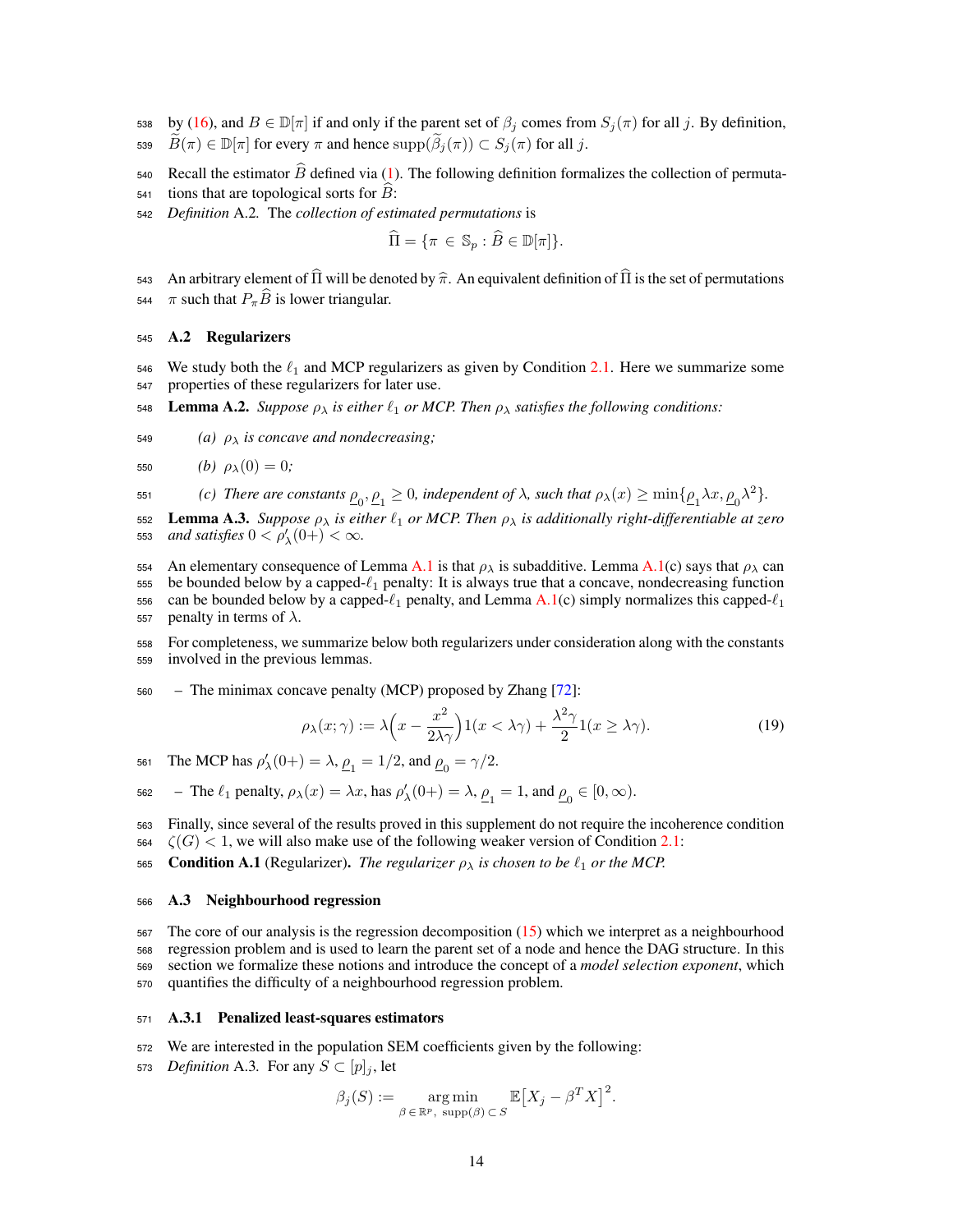574 We call  $\beta_i(S)$  the SEM coefficients for  $X_i$  and denote the support set of  $\beta_i(S)$  by  $m_i(S) :=$ 575  $supp(\beta_i(S)).$ 

576 Note that  $\beta_j(S) = \sum_{S} \sum_{S} \sum_{S}$ . Every positive definite matrix  $\Sigma$  defines a collection of  $p2^{p-1}$  SEM 577 coefficients given by  $\{\beta_j(\check{S}) : S \subset [p]_j, j \in [p]\}$ . We will be interested in estimating  $\beta_j(S)$  via penalized least-squares (PLS): penalized least-squares (PLS):

*579 Definition* A.4. Suppose  $y \in \mathbb{R}^n$  and  $Z \in \mathbb{R}^{n \times m}$ . Let  $S \subset [m]$  and consider the set defined by

$$
\widehat{\Theta}_{\lambda}(y, Z; S) := \underset{\theta \in \mathbb{R}^m, \text{ supp}(\theta) \subset S}{\text{arg min}} \frac{1}{2n} \|y - Z\theta\|_2^2 + \rho_{\lambda}(\theta),\tag{20}
$$

580 i.e., the set of global minimizers of the support-restricted PLS problem above. Let  $\widehat{\Theta}_{\lambda}(y, Z) :=$  $\widehat{\Theta}_{\lambda}(y, Z; [m])$  correspond to the case where there is no support restriction.

The support-restricted PLS problem  $\hat{\Theta}_{\lambda}(y, Z; S)$  allows us to properly define a neighbourhood regression problem. Let  $\mathbf{x}_i$  denote the *i*th column of **X**. regression problem. Let  $x_j$  denote the *j*th column of X.

 *Definition* A.5 (Neighbourhood regression)*.* The *neighbourhood regression problem* for node *X<sup>j</sup>* 585 given a neighbourhood  $S \subset [p]_j$  is defined to be the (possibly nonconvex) program given by  $\widehat{\Theta}_{\lambda}(\mathbf{x}_j, \mathbf{X}; S)$ . An arbitrary solution to this program will be denoted by  $\widehat{\beta}_j(S)$ , i.e.  $\widehat{\beta}_j(S) \in$  $\Theta_{\lambda}(\mathbf{x}_i, \mathbf{X}; S)$ .

Learning  $\widehat{B}$  reduces to controlling  $\widehat{\Theta}_{\lambda}(\mathbf{x}_j, \mathbf{X}; S)$  for specific choices of *S* for each *j* (Lemma B.1).<br>
Thus, in the sequel, we no longer need to consider individual permutations, and instead will restr

Thus, in the sequel, we no longer need to consider individual permutations, and instead will restrict <sup>590</sup> our attention to subsets *S*, called candidate sets.

## <sup>591</sup> A.3.2 Model selection exponents

Given some  $n \times m$  matrix *Z* and *m*-vector  $\theta^*$ , define a set of "bad" noise vectors as follows:

$$
A(Z, \theta^*; S) := \{ w \in \mathbb{R}^n : \operatorname{supp}(\widehat{\theta}) \neq \operatorname{supp}(\theta^*)
$$
  
for some  $\widehat{\theta} \in \widehat{\Theta}_{\lambda}(Z\theta^* + w, Z; S) \}.$  (21)

For a random vector  $\mathbf{w} \in \mathbb{R}^n$  (e.g.  $\mathbf{w} \sim \mathcal{N}_n(0, \sigma^2 I_n)$ ), we then have the following model selection failure event: failure event:

$$
\mathcal{A}(\mathbf{w}, Z, \theta^*; S) := \{ \mathbf{w} \in A(Z, \theta^*; S) \}.
$$
 (22)

595 As usual we use the shorthand  $\mathcal{A}(\mathbf{w}, Z, \theta^*) = \mathcal{A}(\mathbf{w}, Z, \theta^*; [m])$ .

596 *Definition* A.6. Given a regularizer  $\rho_{\lambda}$ , the *model selection exponent* for the regression problem 597  $y = Z\theta^* + w$  is defined to be

$$
\Phi_{\lambda}(Z,\theta^*,\sigma^2):=-\log \mathbb{P}\left[\mathcal{A}(\mathbf{w},Z,\theta^*)\right],
$$

where  $\mathbb P$  is taken with respect to the distribution of  $\mathbf w \sim \mathcal N_n(0,\sigma^2 I_n)$ .

599 A larger exponent corresponds to better model selection performance. Let  $\sigma_{\text{max}}^2$  := 600 max<sub>1</sub> $\leq j \leq p$  var $(X_j)$  and note that  $\sigma_{\max}^2 \leq r_{\max}(\Sigma)$ . Define

$$
\Psi_{\lambda} = \Psi_{\lambda}(\mathbf{X}) := \inf_{0 < \sigma \le \sigma_{\text{max}}} \inf_{\substack{\|\theta\|_{0} \le d(\Sigma) \\ \tau_{*}(\theta) \ge \tau_{*}(\Sigma)}} \Phi_{\lambda}(\mathbf{X}, \theta, \sigma^{2}). \tag{23}
$$

 $601$  This quantity measures "how difficult" the model selection problems defined by the fixed matrix **X** <sup>602</sup> are, and encodes what is usually proved in the regression literature: An upper bound on the probability 603 of model selection failure given the maximum sparsity level *d*, minimum signal strength  $\tau_*$ , and the maximum variance  $\sigma_{\text{max}}^2$ . This probability generally depends on the regularization parameter  $\lambda$ . 604 the maximum variance  $\sigma_{\text{max}}^2$ . This probability generally depends on the regularization parameter  $\lambda$ , <sup>605</sup> which in turn may depend on any of these quantities.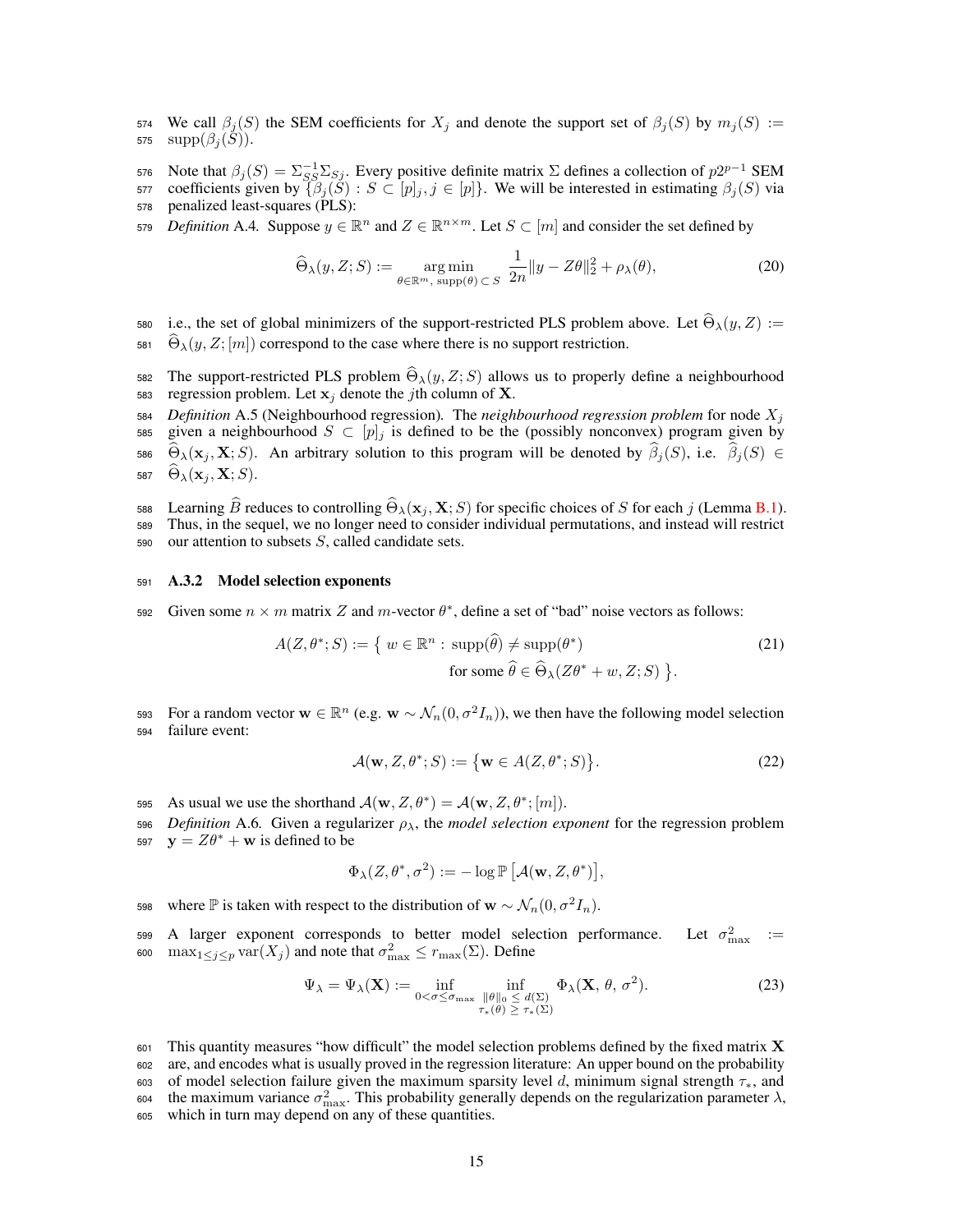#### <sup>606</sup> A.3.3 Example model selection exponents

<sup>607</sup> To illustrate, let us derive a model selection exponent for the MCP, defined in (19). Huang et al. [27] consider PLS estimators  $\hat{\Theta}_{\lambda}(y, Z; S)$  as defined in (20), applied to the data from a linear regression model  $y = Z\theta^* + \mathbf{w}$ , and provides conditions for model selection consistency. Adapting their result model  $y = Z\theta^* + \mathbf{w}$ , and provides conditions for model selection consistency. Adapting their result <sup>610</sup> to our setup and notation, we have the following bound on model selection exponent for the MCP:

**EXEMPER 611 Lemma A.4.** *Suppose*  $\mathbf{X} \stackrel{iid}{\sim} \mathcal{N}_p(0, \Sigma)$ *. Take*  $\rho_\lambda = \rho_\lambda(\cdot; \gamma)$  *as in* (19) *and assume*  $\Sigma$  *is positive definite with bounded eigenvalues. Assume that* <sup>612</sup> *definite with bounded eigenvalues. Assume that*

613 
$$
l. d(\Sigma) \leq \kappa_4 \cdot \min\{p, n, n/\log p\},\
$$

614 
$$
2. \ \tau_*(\Sigma) > (1+\gamma)\lambda \text{ for some } \gamma > \kappa_5 > 0.
$$

615 *Then for any*  $\lambda \ge \kappa_6 \cdot \sqrt{(d+1) \log p/n}$ , it follows that  $\mathbb{E}e^{-\Psi_{\lambda}(\mathbf{X}, \Sigma)} \leq 3 \exp(-2 \min\{d \log p, n\})$ . 616 *Here,*  $\kappa_j = \kappa_j(\Sigma)$   $(j = 4, 5, 6)$  are constants depending only on  $\{r_{\min}(\Sigma), r_{\max}(\Sigma)\}$ .

 This lemma is a straightforward consequence of Theorem 4.2 in [27] and Proposition 2 in [73]. Briefly, [27] show that the least-squares MCP estimator correctly recovers the support of a linear model as long as the so-called *sparse Riesz condition* holds. We then use [73] to bound the probability 620 that **X** satisfies this condition. For the special case  $\beta_i(S) = 0$  (which is not covered by [27]) we can invoke Proposition D.4.

<sup>622</sup> In a similar manner, analogous bounds can be derived for other regularizers using existing results, see 623 e.g. [27, 36, 66]. For example, using Corollary 1(a) in [36], a similar bound for  $\ell_1$ -regularization can 624 be derived under the additional assumption that  $\zeta(G) < 1$  as long as  $n \gtrsim d \log p$ .

# 625 **B** Outline of proofs

<sup>626</sup> We seek control over the following event:

$$
\mathcal{B} := \{ \text{supp}(\widehat{B}) \neq \text{supp}(\widetilde{B}(\widehat{\pi})) \exists \widehat{\pi} \in \widehat{\Pi} \}. \tag{24}
$$

627 We will do this by reducing the analysis of  $\widehat{B}$  to a family of neighbourhood regression problems. 628 There are two key steps: (i) Showing that  $\hat{B}$  is equivalent to solving a series of *p random* regression problems given by  $\Theta_{\lambda}(\mathbf{x}_j, \mathbf{X}; S_j(\hat{\pi}))$  (cf. Definition A.5), and (ii) Controlling the neighbourhood<br>sso problems  $\widehat{\Theta}_{\lambda}(\mathbf{x}_j, \mathbf{X}; S_j(\hat{\pi}))$  for all  $\hat{\pi} \in \widehat{\Pi}$ problems  $\widehat{\Theta}_{\lambda}(\mathbf{x}_i, \mathbf{X}; S_i(\widehat{\pi}))$  for all  $\widehat{\pi} \in \widehat{\Pi}$ .

631 The second step (ii) highlights the main technical difference between Theorems 3.1 and 4.1:

<sup>632</sup> *•* To prove Theorem 3.1, we first prove a uniform concentration result for the score *Q*(*B*), and 633 use this to show that  $\hat{\Pi} \subset \Pi_0$ . That is, any estimated permutation must be a minimum-trace 634 permutation. As a result, the random permutations  $\hat{\pi} \in \Pi$  are confined to live in a small set, which makes controlling the neighbourhood problems simpler. As a result we are able to which makes controlling the neighbourhood problems simpler. As a result we are able to 636 bound  $\mathbb{P}(\text{supp}(\hat{B}) \neq \text{supp}(\hat{B}(\hat{\pi}))$  directly, which implies bounds on the desired quantities with  $\hat{\pi}$  replaced by a minimum-trace permutation  $\pi_0$ with  $\hat{\pi}$  replaced by a minimum-trace permutation  $\pi_0$ .

<sup>638</sup> • To prove Theorem 4.1, we no longer assume we can restrict to a superstructure, and hence<br><sup>639</sup> uniform score concentration (i.e. over the full space D) is no longer readily viable. As a uniform score concentration (i.e. over the full space  $D$ ) is no longer readily viable. As a result, we must obtain *uniform control* over the neighbourhood problems  $\Theta_{\lambda}(\mathbf{x}_j, \mathbf{X}; S)$  for all *S* and *i*. The challenge is that there are superexponentially many regression problems, so all  $S$  and  $j$ . The challenge is that there are superexponentially many regression problems, so <sup>642</sup> a naïve union bound over this family would yield overly pessimistic bounds on the order  $p/n$ . To deal with this, we will exploit a lattice property of these problems.

 The proofs of Theorem 3.1 and 4.1 will be broken down into several steps. First, we establish some basic properties of the objective function and the probability space in order to reduce the 646 neighbourhood regression analysis to a family of maximal sets denoted by  $M_i(S)$  (Definition B.2). 647 Then we introduce the lattice property (Lemmas B.2 and B.3) that is central to our proofs, and exploit this to provide a uniform bound on the probability of false selection for any neighbourhood problem (Proposition B.5).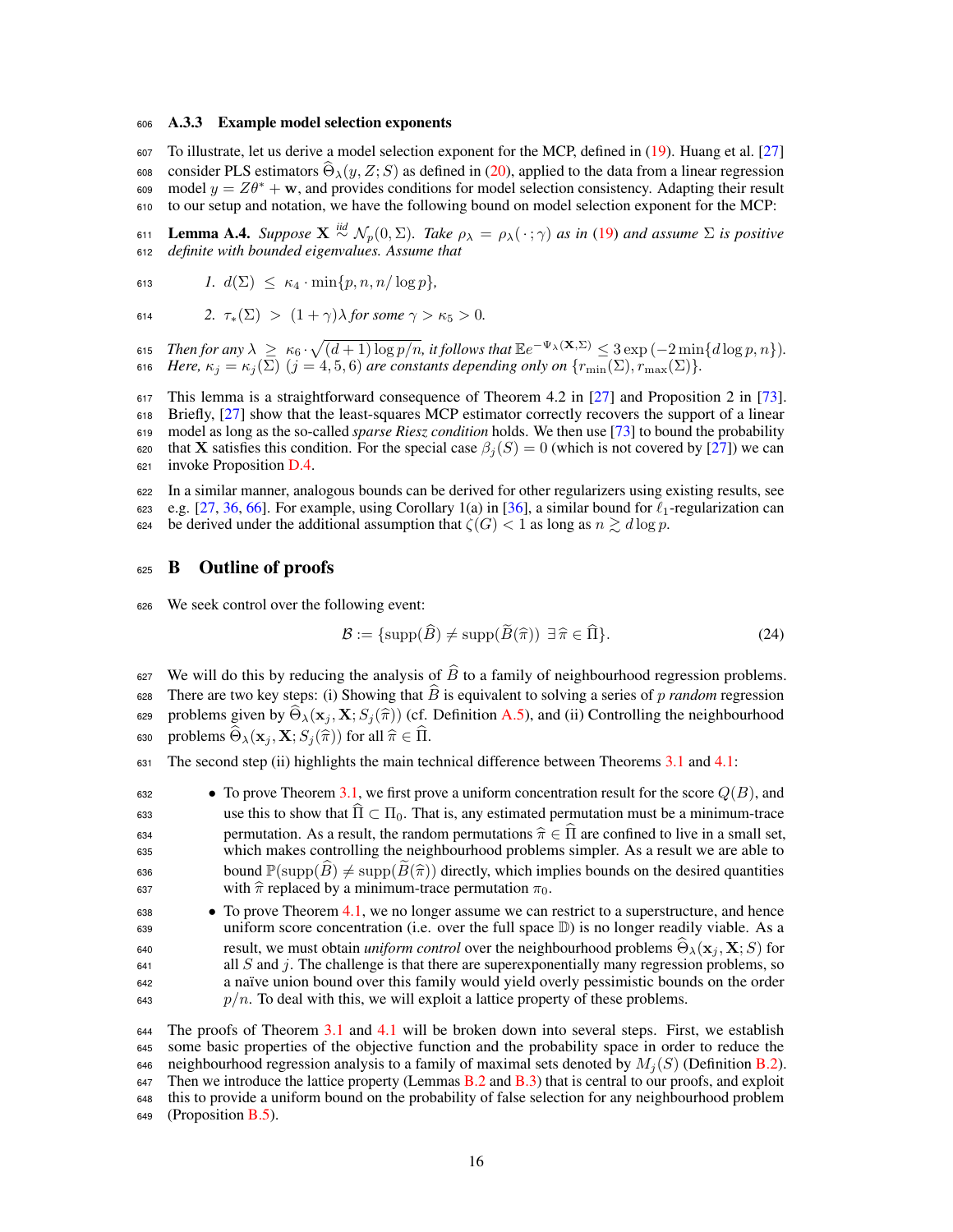#### <sup>650</sup> B.1 Reduction to neighbourhood regression

Recall that the *j*th column of  $\widehat{B}$  is denoted by  $\widehat{\beta}_j$  and denote the sample version of  $\widetilde{\epsilon}_j(\pi)$  by boldface,<br>
ss2 i.e.  $\widetilde{\epsilon}_i(\pi) := \mathbf{x}_i - \mathbf{X}\widetilde{\beta}_i(\pi)$ . The first step above is justified by the follow 652 i.e.  $\tilde{\epsilon}_j(\pi) := \mathbf{x}_j - \mathbf{X}\beta_j(\pi)$ . The first step above is justified by the following result. The symbol  $\perp\!\!\!\perp$  is used here to denote independence of random variables.

654 **Lemma B.1.** *Suppose*  $X \stackrel{iid}{\sim} \mathcal{N}_p(0, \Sigma)$  *and*  $\lambda \geq 0$ *. Then the following statements are true:* 

655 (a) For any 
$$
j \in [p]
$$
 and  $\pi \in \mathbb{S}_p$ ,  $\widetilde{\epsilon}_j(\pi) \perp \mathbf{X}_{S_j(\pi)}$ .

**656** (b)  $\widehat{B}$  *is a global minimizer of*  $Q(B)$  *if and only if*  $\widehat{\beta}_j \in \widehat{\Theta}_\lambda(\mathbf{x}_j, \mathbf{X}; S_j(\widehat{\pi}))$  *for each*  $j \in [p]$  *and*  $\widehat{\pi} \in \widehat{\Pi}$ . 657  $\widehat{\pi} \in \Pi$ .

<sup>658</sup> The proof of this lemma, which is a simple consequence of how the least-squares loss and the  $659$  regularizer factor, is found in Appendix C.3. This allows us to formally establish the equivalence 660 between the DAG problem and neighbourhood regression: In order to construct  $\hat{B}$ , it suffices to solve a neighbourhood regression problem for each column of  $\hat{B}$ , given by  $\hat{\Theta}_{\lambda}(\mathbf{x}_j, \mathbf{X}; S_j(\hat{\pi}))$ . A see key observation is that through the independence established in Lemma **B**.1(a) and a conditioning key observation is that through the independence established in Lemma  $B(1(a))$  and a conditioning areas argument, we can reduce the regression problem given by  $\hat{\Theta}_{\lambda}(\mathbf{x}_j, \mathbf{X}; S_j(\hat{\pi}))$  to a fixed design problem.<br>
For the details are outlined in the proof of Proposition **B** 5 The details are outlined in the proof of Proposition  $B.5$ .

# <sup>665</sup> B.2 Invariant sets and monotonicity

666 As a consequence of Lemma B.1, we have  $(cf. (24))$ 

$$
\mathcal{B} \subset \{\text{supp}(\beta_j(S)) \neq \text{supp}(\beta_j(S)) \ \exists j \in [p], S \subset [p]_j\}.\tag{25}
$$

<sup>667</sup> In order to further reduce the total number of estimators we must control, we will introduce the notion 668 of an *invariant set*. First, recall the definition of  $\beta_j(S)$  (cf. Definition A.3) and for any  $j \in [p]$  and  $S \subset [d]_i$  define the error (or noise) for the associated neighbourhood regression as the following 669  $S \subset [d]_j$  define the error (or noise) for the associated neighbourhood regression as the following residual: residual:

$$
\varepsilon_j(S) := X_j - \beta_j(S)^T X.
$$

- $\mathfrak{so}_1$  The support set of  $\beta_j(S)$  is denoted by  $m_j(S) := \text{supp}(\beta_j(S))$  and the error variance by  $\omega_j^2(S) :=$ 672  $var(\varepsilon_i(S))$ .
- 673 *Definition* B.1. For any  $S \subset [p]_i$ , define a collection of subsets by

$$
\mathcal{T}_j(S) := \{ T \subset [p]_j : \ \beta_j(T) = \beta_j(S) \} = \{ T \subset [p]_j : \ m_j(T) = m_j(S) \},
$$

674 where  $\beta_j(S)$  and  $m_j(S)$  are defined in Definition A.3. If  $T \in \mathcal{T}_j(S)$ , we call  $T$  an *invariant set of*  $S$  67 *f*, or  $S$ -*invariant* for short. <sup>675</sup> *for j*, or *S-invariant* for short.

- 676 In other words, for any *j*,  $\mathcal{T}_j(S)$  is the collection of candidate sets  $T \subset [p]_j$  such that the projection 677 of  $X_i$  onto  $\{X_i, i \in T\}$  is invariant. With some abuse of terminology, let us refer to  $m_i(T) =$  $\sigma$   $\sigma$  *x*<sup>*j*</sup> onto  $\{X_i, i \in T\}$  is invariant. With some abuse of terminology, let us refer to  $m_j(T) = \sigma$  supple  $\beta_j(T)$  as the *support of neighbourhood T* (for node *j*). An equivalent description of  $\mathcal{T}_j(S)$  is 678 supp $(\beta_j(T))$  as the *support of neighbourhood T* (for node *j*). An equivalent description of  $\mathcal{T}_j(S)$  is the set of neighbourhoods *T* whose support (for node *j*) is the same and equals  $m_i(S)$ . the set of neighbourhoods *T* whose support (for node *j*) is the same and equals  $m_j(S)$ .
- <sup>680</sup> The following lemma illustrates a crucial property of invariant sets:
- 681 Lemma B.2.  $T_1, T_2 \in \mathcal{T}_j(S) \implies T_1 \cup T_2 \in \mathcal{T}_j(S)$ .
- <sup>682</sup> This justifies the following definition:
- 683 *Definition* B.2. The unique largest element of  $\mathcal{T}_i(S)$  shall be denoted by  $M_i(S)$ . Formally,

$$
M_j(S) := \bigcup \mathcal{T}_j(S) = \bigcup \{ T \subset [p]_j : \beta_j(T) = \beta_j(S) \}.
$$

684 The name "*S*-invariant set" comes from the fact that for any  $T \in \mathcal{T}_j(S)$ , we have the following useful dentities: identities:

$$
\beta_j(m_j(S)) = \beta_j(S) = \beta_j(T) = \beta_j(M_j(S)),\tag{26}
$$

$$
\varepsilon_j(m_j(S)) = \varepsilon_j(S) = \varepsilon_j(T) = \varepsilon_j(M_j(S)).\tag{27}
$$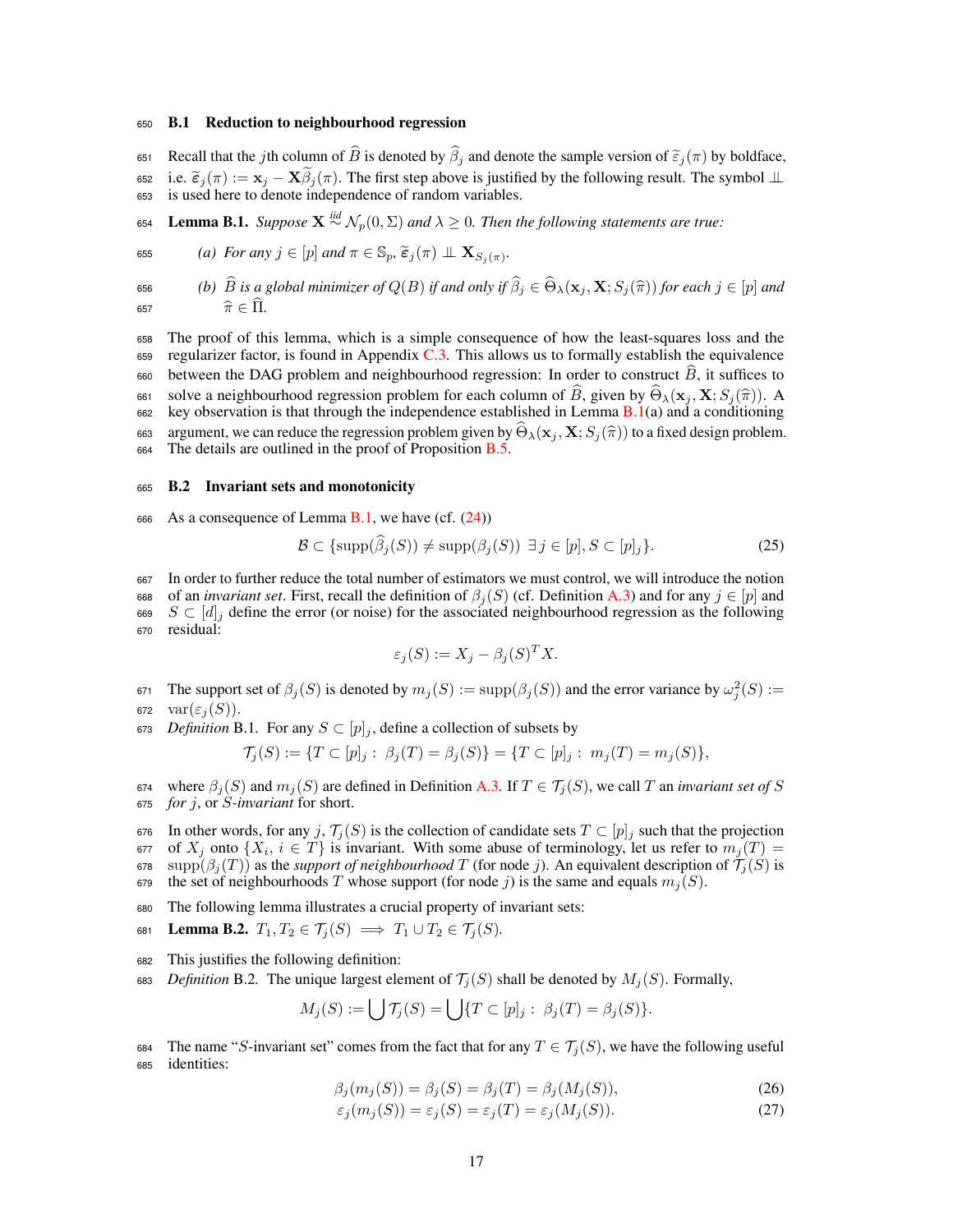<sup>686</sup> The reason for introducing invariant sets is that it is generally *sufficient* to study the neighbourhood 687 problem for  $M_i(S)$  in the sense that once we have model selection consistency for each estimator 688 in  $\Theta_{\lambda}(\mathbf{x}_j, \mathbf{X}; M_j(S))$ , the same is *guaranteed* for estimators based on every other neighbourhood 689 in  $\mathcal{T}_j(S)$ . In fact, we have the following result, which says that model selection properties of the *S*-restricted estimators are monotone with respect to those sets *S* that contain the true support.  $S$ -restricted estimators are monotone with respect to those sets  $S$  that contain the true support.

**Lemma B.3.** *Suppose that*  $Z \in \mathbb{R}^{n \times m}$  *is fixed and consider the regression problem*  $\mathbf{y} = Z\theta^* + \mathbf{w}$ <br>
see for some  $\theta^* \in \mathbb{R}^m$ . If supp $(\theta^*) \subset S \subset U$ , then we have the following inclusion:  $A(Z, \theta^*; S) \subset$  $f(x) = \text{for some } \theta^* \in \mathbb{R}^m$ . If  $\text{supp}(\theta^*) \subset S \subset U$ , then we have the following inclusion:  $A(Z, \theta^*; S) \subset A(Z, \theta^*)$ 693  $A(Z, \theta^*; U)$ . In particular,  $\mathcal{A}(\mathbf{w}, Z, \theta^*; S) \subset \mathcal{A}(\mathbf{w}, Z, \theta^*; U)$  where  $A(Z, \theta^*; S)$  and  $\mathcal{A}(\mathbf{w}, Z, \theta^*; S)$ <sup>694</sup> *are defined in* (21)*–*(22)*.*

we are interested in the model selection failure of  $\widehat{\beta}_j(S)$  for  $\beta_j(S)$ , which can be stated as

$$
\left\{ \text{supp}(\hat{\beta}_j(S)) \neq \text{supp}(\beta_j(S)) \right\}
$$
  
for some  $\hat{\beta}_j(S) \in \hat{\Theta}_{\lambda}(\mathbf{x}_j, \mathbf{X}; S) \right\} = \mathcal{A}(\tilde{\epsilon}_j(S), \mathbf{X}, \beta_j(S); S)$  (28)

- <sup>696</sup> in the notation introduced in (22).
- **COPTE 697 Corollary B.4.** *Suppose*  $X \stackrel{\text{iid}}{\sim} \mathcal{N}_p(0, \Sigma)$ *. For any*  $S \subset [p]_j$ *, we have*

$$
\mathcal{A}\Big(\widetilde{\boldsymbol{\varepsilon}}_j(S),{\bf X},\beta_j(S);S\Big)\subset\mathcal{A}\Big(\widetilde{\boldsymbol{\varepsilon}}_j(M_j(S)),{\bf X},\beta_j(M_j(S));M_j(S)\Big).
$$

<sup>698</sup> Lemma B.4 is a *deterministic* statement about the events defined in (28), and proves that in order to 699 control the neighbourhood regression problem for some set  $S \subset [p]_j$ , it suffices to control the strictly  $\text{rad}$  harder problem given by  $M_i(S)$ . harder problem given by  $M_i(S)$ .

## <sup>701</sup> B.3 A bound on false selection

702 For any  $\Sigma \succ 0$  and fixed node  $X_j$ , define the following collections of subsets:

$$
m_j(\Sigma) := \{ m_j(S) : S \subset [p]_j \},\tag{29}
$$

$$
M_j(\Sigma) := \{ M_j(S) : S \subset [p]_j \}. \tag{30}
$$

703 Note that  $|m_j(\Sigma)| = |M_j(\Sigma)|$ . As long as it is clear whether the argument is a set *S* or a matrix Σ,  $Z_1$ , this should not cause any confusion with  $m_j(S)$  and  $M_j(S)$ . this should not cause any confusion with  $m_j(S)$  and  $M_j(S)$ .

For any neighbourhood  $S \subset [p]_j$ , recall that the associated error variance is given by  $\omega_j^2(S) =$ 706 var $(\varepsilon_i(S))$ . With some more abuse of notation, let

$$
\Phi_j(S) := \Phi_\lambda(\mathbf{X}_S, (\beta_j(S))_S, \omega_j^2(S)).
$$
\n(31)

- 707 Note that we must restrict the SEM coefficients  $\beta_j(S)$  to the subset *S* in order for this exponent to be
- 708 well-defined. Since  $\text{supp}(\beta_j(S)) \subset S$ , this does not change anything. The following general result  $\gamma_{09}$  gives a uniform upper bound on the probability of false selection for any neighbourhood problem in
- gives a uniform upper bound on the probability of false selection for any neighbourhood problem in 710 terms of the maximal sets  $M_j(T)$ .

**711 Proposition B.5.** *Fix*  $j \in [p]$  *and*  $\Sigma \succ 0$ *. Then we have* 

$$
\mathbb{P}\left(\,\mathrm{supp}(\widehat{\beta}_j(S))\neq \mathrm{supp}(\beta_j(S)),\,\,\exists\,S\subset[p]_j\right)\,\,\leq\,\,\sum_{T\in m_j(\Sigma)}\,\mathbb{E}e^{-\Phi_j(M_j(T))},
$$

- *r*<sub>12</sub> *where*  $m_j(\Sigma)$  *is defined by* (29) *and*  $\Phi_j(\cdot)$  *is defined by* (31)*.*
- <sup>713</sup> The proof of this result can be found in Appendix C.7. The following result—which is proved in the <sup>714</sup> course of proving Proposition B.5—will also be useful when proving Theorem 3.1:
- 715 **Corollary B.6.** *Fix*  $j \in [p]$ ,  $S \subset [p]$ *j* and  $\Sigma \succ 0$ *. Then we have*

$$
\mathbb{P}\left(\, \text{supp}(\widehat{\beta}_j(T)) \neq \text{supp}(\beta_j(T)), \, \exists \, T \in \mathcal{T}_j(S) \right) \leq \mathbb{E}e^{-\Phi_j(M_j(S))},
$$

716 *where*  $\Phi_i(\cdot)$  *is defined by* (31).

- Proposition B.5 says that to control the probability of false selection uniformly for all  $2^{p-1}$  neigh-<sup>718</sup> bourhoods *S* of the node *j*, it suffices to control a much smaller class of problems given by the
- 719 neighbhourhoods  $M_j(T)$  for each support set  $T \in m_j(\Sigma)$ .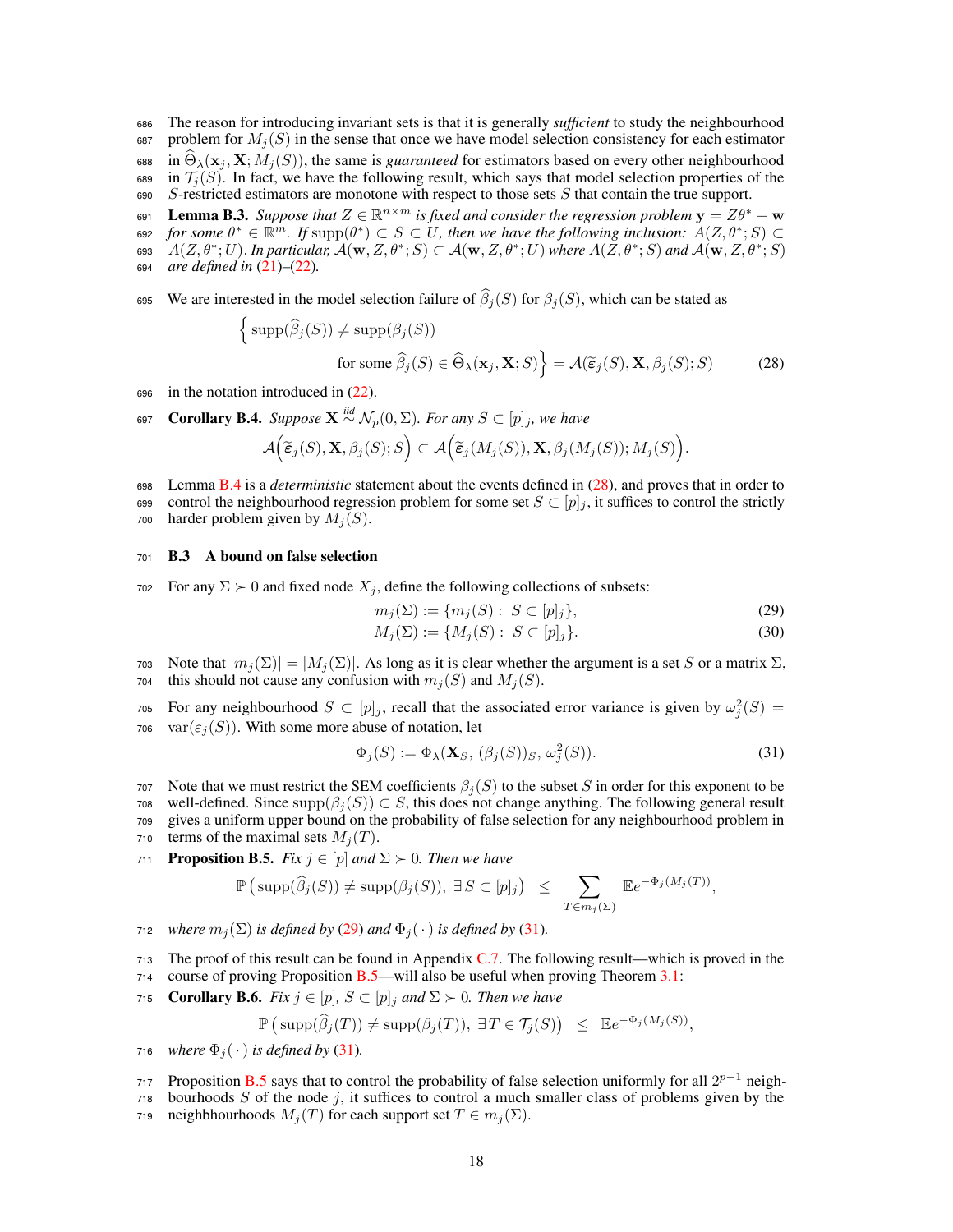#### <sup>720</sup> B.4 Uniform support recovery

- 721 The following result is a key ingredient in the proofs of both Theorem  $3.1$  and  $4.1$ . It establishes an <sup>722</sup> upper bound on the probability of false selection, uniform over all *S* and *j*.
- **Theorem B.1.** *Suppose*  $X \stackrel{iid}{\sim} \mathcal{N}_p(0, \Sigma)$  *with*  $\Sigma \succ 0$ *. Then*

$$
\mathbb{P}\left(\,\mathrm{supp}(\widehat{\beta}_j(S))=\mathrm{supp}(\beta_j(S)),\ \forall\,j\in[p],\,S\subset[p]_j\right)\geq 1-p\binom{p}{d}\mathbb{E}e^{-\Psi_{\lambda}(\mathbf{X},\Sigma)}.
$$

724 *Proof.* For any  $T \in m_j(\Sigma)$ , Lemma B.3 applied with  $S = M_j(T)$  and  $U = [p]$  yields

$$
\Phi_j(M_j(T)) \ge \Phi_\lambda(\mathbf{X}, \beta_j(T), \omega_j^2(T)).
$$

- 725 Recalling  $d(\Sigma)$  and  $\tau_*(\Sigma)$  in Definition 4.1, we have  $\|\beta_j(T)\|_0 \leq d(\Sigma)$  and  $\tau_*(\beta_j(T)) \geq \tau_*(\Sigma)$ , as well as  $\omega_i^2(T) \leq \sigma_{\text{max}}^2$ . The previous expression combined with (23) implies:
- $\text{well as } \omega_j^2(T) \leq \sigma_{\text{max}}^2$ . The previous expression combined with (23) implies:

 $\Phi_j(M_j(T)) \ge \Psi_\lambda(\mathbf{X}, \Sigma)$  for all  $T \in M_j(\Sigma)$ . (32)

727 Combining Proposition B.5, (32) and a union bound over  $j \in [p]$ ,

$$
\mathbb{P}\left(\text{supp}(\widehat{\beta}_j(S)) \neq \text{supp}(\beta_j(S)), \exists j \in [p], S \subset [p]_j\right)
$$
  
\n
$$
\leq \sum_{j=1}^p \sum_{T \in m_j(\Sigma)} \mathbb{E} \exp(-\Phi_j(M_j(T))
$$
  
\n
$$
\leq p {p \choose d} \mathbb{E} \exp(-\Psi_\lambda(\mathbf{X}, \Sigma)), \tag{33}
$$

since there are at most  $\binom{p}{d}$  subsets in  $m_j(\Sigma)$ .

# <sup>729</sup> B.5 Proof of Theorem 3.1

730 Define  $\ell(B) = ||\mathbf{X} - \mathbf{X}B||_F^2/(2n)$ . There are two terms that we need to control: (i) The fluctuations  $731$   $|\ell(B) - \mathbb{E}\ell(B)|$  and (ii) The population loss  $\mathbb{E}\ell(\widehat{B})$ . The fluctuations (i) are controlled by the following proposition, which is proved in Appendix C.8, and may be of independent interest due to following proposition, which is proved in Appendix  $C.8$ , and may be of independent interest due to <sup>733</sup> its uniform control of an unbounded, subexponential empirical process:

**Proposition B.7.** *Let*  $\ell(B) = ||\mathbf{X} - \mathbf{X}B||_F^2/(2n)$  *and let*  $\gamma_1(G)$  *and*  $\gamma_2(G)$  *be defined by* (8) *and* 735 (9). Assume  $\gamma_1 \leq 1$ . Then there is a constant  $\kappa(\Sigma; s)$ , depending only on  $\Sigma$  and s, such that

$$
|\ell(B) - \mathbb{E}\ell(B)| \le \gamma_1 \left[1 + 6\kappa(\Sigma; s)\gamma_2\right] \mathbb{E}\ell(B) \quad \text{for all } B \in \mathbb{D}_G \tag{34}
$$

736 *with probability at least*  $1 - \alpha$ *, where* 

$$
\alpha := 2p^{-1} \left( \frac{9\gamma_1 p}{s} \right)^{-s} + \left( \frac{ep}{2s} \right)^{-s}.
$$
 (35)

- <sup>737</sup> For (ii), we have the following lemma:
- 738 **Lemma B.8.** *For any*  $\pi \in \mathbb{S}_n$ *, we have*

$$
\mathbb{E}\ell(B) \ge \mathbb{E}\ell(\widetilde{B}(\pi)) = \text{tr}\,\widetilde{\Omega}(\pi) \quad \text{for all } B \in \mathbb{D}_p[\pi],\tag{36}
$$

- 739 *where equality holds if and only if*  $B = \widetilde{B}(\pi)$ *.*
- 740 Lemma B.8 implies, in particular, that  $\mathbb{E}\ell(\widehat{B}) \geq \mathbb{E}\ell(\widetilde{B}(\widehat{\pi}))$ .
- By Condition 3.1(a), we have  $B(\pi_0) = B_{\text{min}}$  and  $\Omega(\pi_0) = \Omega_{\text{min}}$  for all  $\pi_0 \in \Pi_0$ . For any two *raz* permutations  $\pi', \pi \in \mathbb{S}_p$  and  $\eta > 0$ , define a function

$$
h(\pi', \pi; \eta) = (1 - \eta) \operatorname{tr} \widetilde{\Omega}(\pi') - (1 + \eta) \operatorname{tr} \widetilde{\Omega}(\pi) - \rho_{\lambda}(\widetilde{B}(\pi)).
$$
 (37)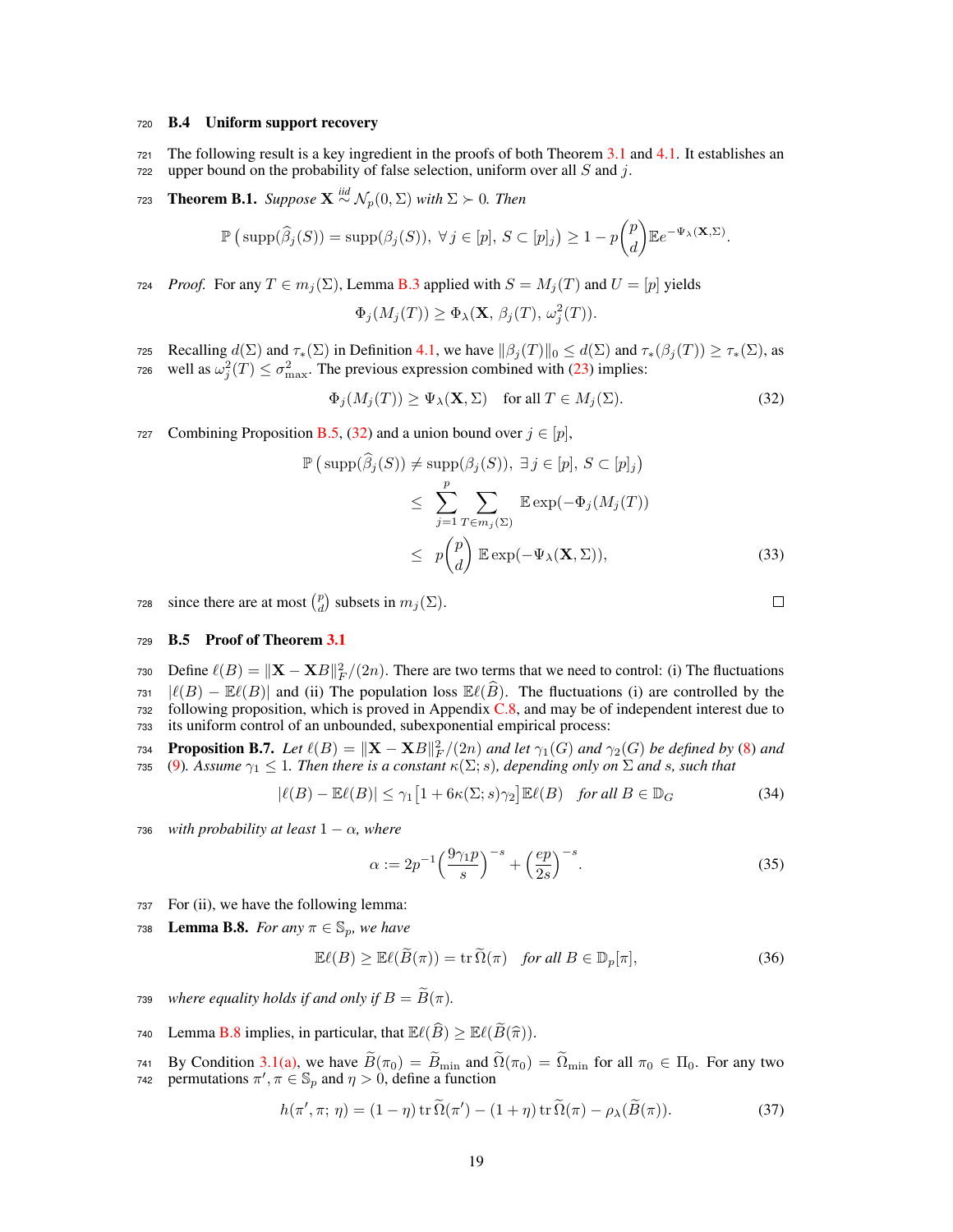<sup>743</sup> so that we have, recalling (7),

$$
\chi(\eta) := \inf_{\pi' \notin \Pi_0} \sup_{\pi \in \Pi_0} h(\pi', \pi; \eta).
$$

Recall that *s* is the maximum degree of *G* and define  $\alpha = 2p^{-1}(9\gamma_1 p/s)^{-s} + (2p/s)^{-s}$ . Since 745  $\gamma_1 \le 1$  (and hence  $n \gtrsim s \log p$ ), Proposition B.7 and Lemma B.8 together imply that for any  $\pi \in \Pi_0$ 746 and  $\hat{\pi} \in \hat{\Pi}$ , we have with probability  $1 - \alpha$ 

$$
(1 - \gamma_3) \mathbb{E}\ell(\widetilde{B}(\widehat{\pi})) + \rho_{\lambda}(\widehat{B}) \le \ell(\widehat{B}) + \rho_{\lambda}(\widehat{B})
$$
  
\n
$$
\le \ell(\widetilde{B}(\pi)) + \rho_{\lambda}(\widetilde{B}(\pi))
$$
  
\n
$$
\le (1 + \gamma_3) \mathbb{E}\ell(\widetilde{B}(\pi)) + \rho_{\lambda}(\widetilde{B}(\pi))
$$

747 where  $\gamma_3 := \gamma_1[1+6\kappa(\Sigma; s)\gamma_2]$ . Observing that  $\mathbb{E}\ell(\widetilde{B}(\pi)) = \text{tr }\widetilde{\Omega}(\pi)$ , we thus have  $h(\widehat{\pi}, \pi; \gamma_3) \leq 0$ , where *h* is given by (37). where  $h$  is given by  $(37)$ .

749 We now show that  $\hat{\Pi} \subset \Pi_0$ . Indeed, suppose  $\hat{\pi} \notin \Pi_0$  for some  $\hat{\pi} \in \hat{\Pi}$ . Then by Condition 3.1(b),  $\chi(\gamma_3) = \chi(\eta) > 0$ , whence  $\chi(\gamma_3) = \chi(\eta) > 0$ , whence

$$
\sup_{\pi \in \Pi_0} h(\widehat{\pi}, \pi; \gamma_3) \ge \inf_{\pi' \notin \Pi_0} \sup_{\pi \in \Pi_0} h(\pi', \pi; \gamma_3) = \chi(\gamma_3) > 0,
$$

751 which contradicts  $h(\hat{\pi}, \pi; \gamma_3) \leq 0$ . Thus  $\hat{\Pi} \subset \Pi_0$ .

752 By Lemma  $B(1(b))$  it suffices to show that

$$
\mathbb{P}\left(\operatorname{supp}(\widehat{\beta}_j(S_j(\widehat{\pi}))) \neq \operatorname{supp}(\beta_j(S_j(\widehat{\pi}))) \,\exists \, j \in [p]\right) = O(e^{-k \log p}).\tag{38}
$$

Since the minimum-trace DAG is unique, for any  $\pi, \pi' \in \Pi_0$ , it follows that  $m_j(S_j(\pi)) =$  $\sup(p(\beta_{\min,j}) = m_j(S_j(\pi'))$  and hence  $M_j(S_j(\pi)) = M_j(S_j(\pi'))$ . Using  $\Pi \subset \Pi_0$ , we have

$$
\mathbb{P}\left(\text{supp}(\widehat{\beta}_{j}(S_{j}(\widehat{\pi}))) \neq \text{supp}(\beta_{j}(S_{j}(\widehat{\pi}))) \exists j \in [p]\right) \n\leq \mathbb{P}\left(\text{supp}(\widehat{\beta}_{j}(S_{j}(\pi_{0})) \neq \text{supp}(\beta_{j}(S_{j}(\pi_{0}))) \exists j \in [p], \exists \pi_{0} \in \Pi_{0}\right) \n= \mathbb{P}\left(\text{supp}(\widehat{\beta}_{j}(S_{j}(\pi_{0})) \neq \text{supp}(\widetilde{\beta}_{\min,j}) \exists j \in [p], \exists \pi_{0} \in \Pi_{0}\right) \n\leq \sum_{j=1}^{p} \mathbb{E}e^{-\Phi_{j}(M_{j}(\text{supp}(\widetilde{\beta}_{\min,j})))},
$$

<sup>755</sup> where we used Corollary B.6 in the last line. Finally, apply known bounds (see Appendix A.3.3) to  $\sigma$ <sup>56</sup> deduce  $\Phi_j(M_j(\text{supp}(\beta_{\text{min},j}))) \gtrsim k \log p$  whenever  $n \gtrsim k \log p$ , which is implied since  $k \leq s$  and 757 we have assumed already that  $n \gtrsim s \log p$ . (If  $\ell_1$ -regularization is used, this is where we also need to 758 assume  $\zeta(G)$  < 1 in Condition 2.1.) This implies the desired results with probability

$$
1 - 2p^{-1} \left(\frac{9\gamma_1 p}{s}\right)^{-s} - \left(\frac{2p}{s}\right)^{-s} - O(e^{-k \log p}) = 1 - O(e^{-k \log p}),
$$

759 where we used  $k \leq s$  to simplify the probability bound. This completes the proof.

# <sup>760</sup> B.6 Proof of Theorem 4.1

761 The support recovery claim follows immediately from  $(25)$ , Theorem B.1, and known bounds on <sup>762</sup> the support recovery properties of penalized regression (see Section A.3.3 for discussion). Thus it

763 remains to control  $\rho_{\lambda}(B)$  and  $\rho_{\lambda}(B(\hat{\pi}))$  by  $\rho_{\lambda}(B(\pi_0)).$ 

<sup>764</sup> The first step is the following lemma, which is a version of the standard basic inequality adapted to <sup>765</sup> the current setting: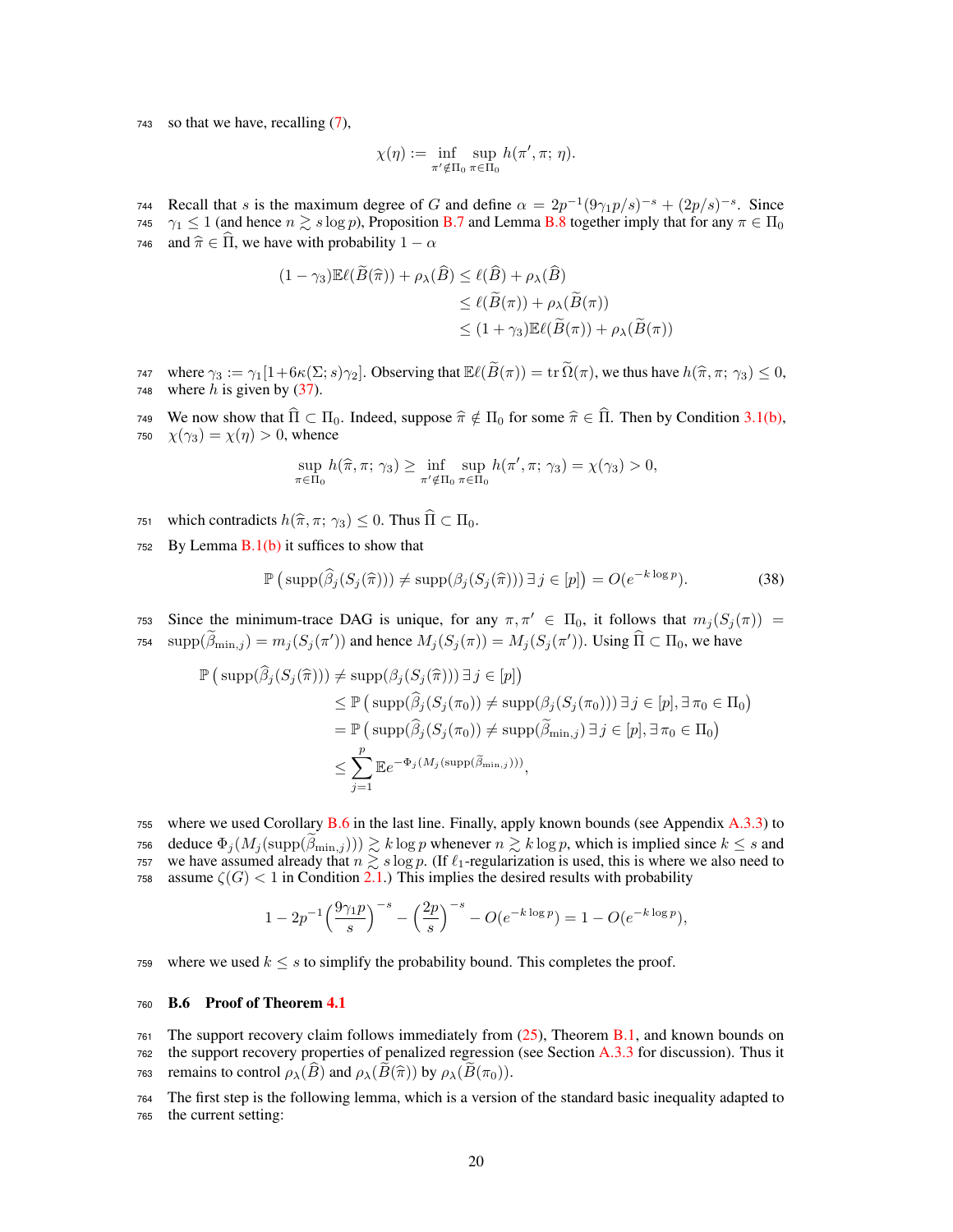**Lemma B.9.** *Let*  $\mathbf{E}(\pi) := \mathbf{X} - \mathbf{X}\widetilde{B}(\pi)$ *. For any*  $\pi \in \mathbb{S}_p$  *and*  $\widehat{\pi} \in \widehat{\Pi}$ *,* 

$$
\frac{1}{2n} \|\mathbf{X}(\widetilde{B}(\widehat{\pi}) - \widehat{B})\|_{F}^{2} + \rho_{\lambda}(\widehat{B}) \le \frac{1}{2n} \|\mathbf{E}(\pi)\|_{F}^{2} - \frac{1}{2n} \|\mathbf{E}(\widehat{\pi})\|_{F}^{2} + \frac{1}{n} \text{tr}\left(\mathbf{E}(\widehat{\pi})^{T} \mathbf{X}(\widetilde{B}(\widehat{\pi}) - \widehat{B})\right) + \rho_{\lambda}(\widetilde{B}(\pi)).
$$
\n(39)

- <sup>767</sup> The proof of Lemma B.9 can be found in Appendix C.10. Lemma B.9 helps to reduce the analysis to <sup>768</sup> three terms:
- 769 (B.9a) The difference in residuals  $\|\mathbf{E}(\pi)\|_F^2/(2n) \|\mathbf{E}(\hat{\pi})\|_F^2/(2n)$  explains the origin of the principle minimum trace permutation: We would like to make  $\|\mathbf{E}(\pi)\|_F^2/(2n)$  as small as possible minimum-trace permutation: We would like to make  $\|\mathbf{E}(\pi)\|_F^2/2n$  as small as possible in order to minimize this difference. By standard concentration arguments,  $\|\mathbf{E}(\pi)\|_F^2/n$  $772$  is close to its expectation, tr  $\Omega(\pi)$ . Hence, we choose π to minimize tr  $\Omega(\pi)$ . The details of this argument are in Appendix D.3; the explicit upper bound we use is detailed in of this argument are in Appendix  $D.3$ ; the explicit upper bound we use is detailed in <sup>774</sup> Proposition D.8.
- (B.9b) The quantity  $tr(\mathbf{E}(\hat{\pi})^T \mathbf{X}(\tilde{B}(\hat{\pi}) \hat{B}))/n$  can be bounded using the Gaussian width condition (Definition D.1). There is a subtlety regarding whether to decompose this along rows or (Definition  $D.1$ ). There is a subtlety regarding whether to decompose this along rows or <sup>777</sup> columns; see Lemma D.6.
- 778 (B.9c) The penalty on  $\widehat{B}$  can be replaced with  $\rho_{\lambda}(\widetilde{B}(\widehat{\pi}))$  by showing that  $\rho_{\lambda}(\widehat{B}) \gtrsim \rho_{\lambda}(\widetilde{B}(\widehat{\pi}))$ <br>
(Lemma D.7).  $(Lemma D.7)$ .
- <sup>780</sup> Once we have establish control of these three terms (the details of which are found in Appendix D), 781 we can prove the following bound in terms of the constants  $\delta$  (cf. Definition D.1) and  $a_2$  (cf. 782 Condition  $4.1$ :
- 783 **Proposition B.10.** Assume  $n > 8(d+1) \log p$ . Under Condition A.1 on  $\rho_{\lambda}$ , further assume

$$
\tau_*({\mathfrak D}(\Sigma)) \ge \tau_\lambda\Big(\frac{2(1+\delta)}{1-3\delta}\Big) \quad \text{for some } \delta \in (0,1/3).
$$

784 Let  $\widetilde{B}_{\text{min}} = \widetilde{B}(\pi_0)$  *be a minimum-trace DAG satisfying Condition* 4.1. Then

$$
\frac{2\delta}{1-\delta}\rho_{\lambda}(\widetilde{B}(\widehat{\pi})) \stackrel{(i)}{\leq} \rho_{\lambda}(\widehat{B}) \stackrel{(ii)}{\leq} \frac{2}{1-\delta}\Big(1+\frac{10}{a_2}\Big)\rho_{\lambda}(\widetilde{B}(\pi_0)),\tag{40}
$$

*r*85 *with probability at least*  $1 - c_1 e^{-c_2 \min\{n, (d+1) \log p\}} - p {p \choose d} \mathbb{E} e^{-\psi_\lambda(\mathbf{X}, \sigma_{\max}^2; \delta)}.$ 

<sup>786</sup> The proof of Proposition B.10 follows from a series of standard concentration arguments (Ap- $787$  pendix D), and can be found in Appendix D.4.

788 Finally, the desired bounds on  $\rho_{\lambda}(B)$  and  $\rho_{\lambda}(B(\hat{\pi}))$  follow from Proposition B.10 by taking  $\delta =$ <br>728  $(a_1 - 2)/(3a_1 + 2) \subset (0, 1/3)$  and using Proposition B.3 to complete the probability bound 789  $(a_1 - 2)/(3a_1 + 2) \in (0, 1/3)$ , and using Proposition D.3 to complete the probability bound.

# <sup>790</sup> C Proofs of technical results

## <sup>791</sup> C.1 Proof of Lemma 2.1

<sup>792</sup> Consider the following program:

$$
\min \sum_{j=1}^{p} x_j^2 \text{ subject to } \sum_{j=1}^{p} \log x_j^2 = C. \tag{41}
$$

The solution to this program is given by  $x_j^2 = e^{C/p}$  for all  $j = 1, \ldots, p$ . In other words, the minimum 794 is attained by a constant vector. It is straightforward to verify that  $\log \det \tilde{\Omega}(\pi) = \log \det \Sigma$  and *rss* hence  $\log \det \widetilde{\Omega}(\pi) = \sum_j \log \widetilde{\omega}_j^2(\pi)$  is constant for all  $\pi \in \mathbb{S}_p$ . Thus for any  $\pi \in \mathbb{S}_p$ , the vector 796  $(\widetilde{\omega}_1^2(\pi), \ldots, \widetilde{\omega}_p^2(\pi)) \in \mathbb{R}^p$  is feasible for (41), which implies that  $\text{tr } \Omega(\pi)$  is minimized whenever  $\tilde{\omega}_1^2(\pi) = \cdots = \tilde{\omega}_p^2(\pi)$ . Finally, uniqueness of  $B(\pi_0)$  follows from Theorem 1 in Peters and Bühlmann <sup>798</sup> [47].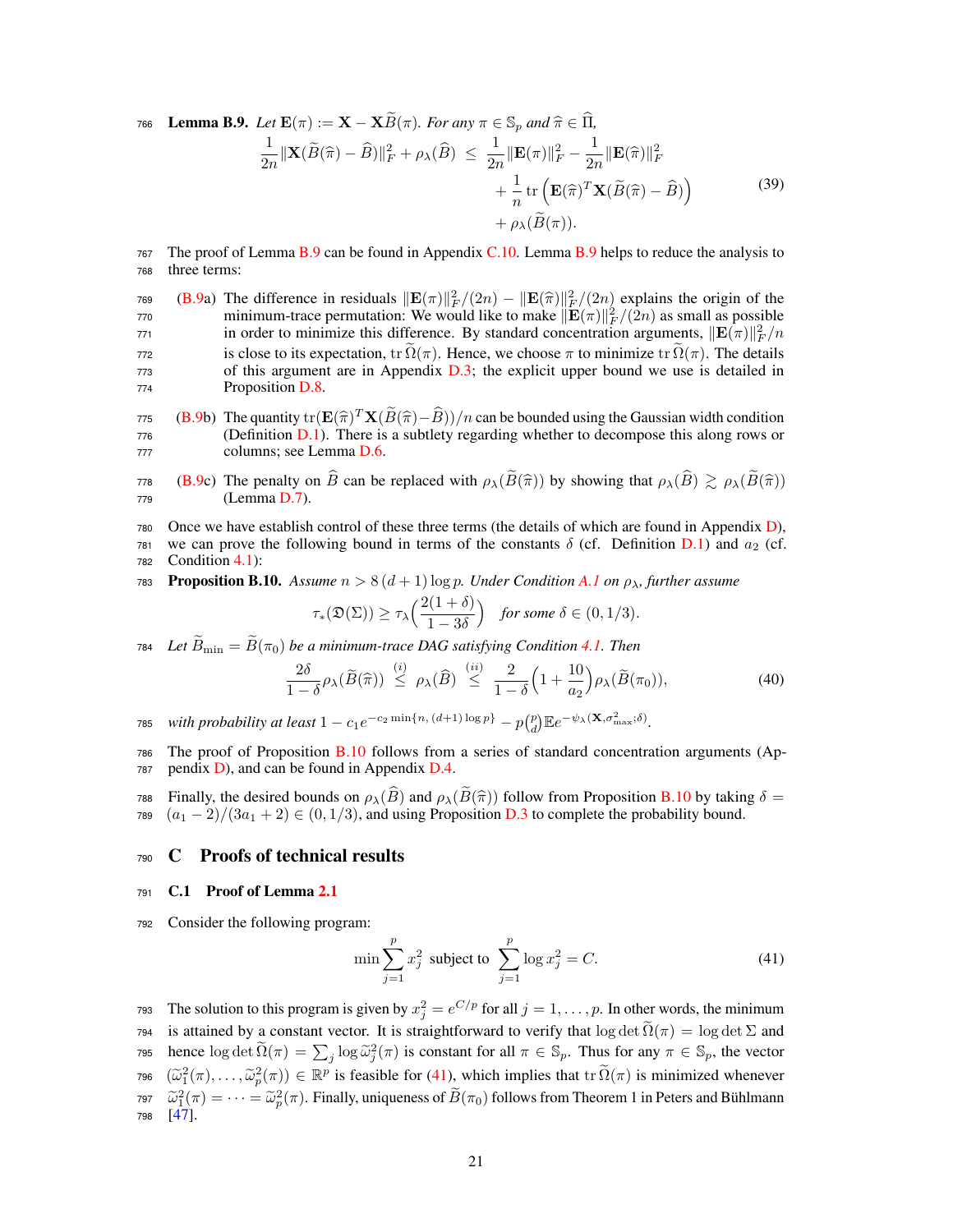# <sup>799</sup> C.2 Proof of Lemma A.1

we need the following simple lemma, which follows since  $P_{\pi}A = PAP^T$  for some permutation <sup>801</sup> matrix *P*:

 $P_{\pi}A = (P_{\pi}M)(P_{\pi}N)(P_{\pi}M)^{T}.$ 

803 Recall the modified Cholesky decomposition of *A* (also called the LDLT decomposition):  $A = LDL^T$ <sup>804</sup> for a lower triangular matrix *L*, with unit diagonal entries, and a diagonal matrix *D*. When *A* is <sup>805</sup> positive definite, the pair (*L, D*) is unique and we refer to it as the *Cholesky decomposition of A*.

806 Let us denote the set of all pairs  $(\widetilde{B}, \widetilde{\Omega})$  satisfying  $\Sigma^{-1} = (I - \widetilde{B})\widetilde{\Omega}^{-1}(I - \widetilde{B}^{T})$  (equivalently, (3)) as

807  $\mathcal{D}'$ . Next, note that  $B \in \mathbb{D}$  if and only if  $P_{\pi} B$  is lower triangular for some permutation  $\pi$ . Lemma C.1  $F_{\pi}$  implies that  $(\widetilde{B}, \widetilde{\Omega}) \in \mathfrak{D}'$  iff  $(I - P_{\pi} \widetilde{B}, P_{\pi} \widetilde{\Omega}^{-1})$  is a Cholesky decomposition of  $P_{\pi} \Sigma^{-1}$  for some π.

809 Now,  $(I - P_{\pi} \widetilde{B}(\pi), P_{\pi} \widetilde{\Omega}(\pi)^{-1})$  is also a Cholesky decomposition of  $P_{\pi} \Sigma^{-1}$ . Since the Cholesky decomposition is unique for positive definite matrices, we have  $(\widetilde{B}, \widetilde{\Omega}) \in \mathfrak{D}'$  iff  $(\widetilde{B}, \widetilde{\Omega}) = (\widetilde{B}(\pi), \widetilde{\Omega}(\pi))$  for some π, which gives the desired result, since  $\mathfrak{D}(\Sigma)$  is the projection of  $\mathfrak{$ 

for some  $\pi$ , which gives the desired result, since  $\mathfrak{D}(\Sigma)$  is the projection of  $\mathfrak{D}'$  onto its first coordinate.

## 812 C.3 Proof of Lemma B.1

<sup>813</sup> The first conclusion (a) follows from elementary properties of conditional expectation and the identity

$$
\mathbb{E}(X_j \mid X_{S_j(\pi)}) = \widetilde{\beta}_j(\pi)^T X.
$$

 $\hat{\mathbf{B}}$  2 **Final 2**  $\hat{\mathbf{B}}$  and let  $S_j = S_j(\hat{\pi})$ . If  $\beta_j \in \Theta_{\lambda}(\mathbf{x}_j, \mathbf{X}; S_j)$  for each *j*, then evidently  $B = [\beta_1 | \cdots | \beta_p]$  minimizes  $Q(B)$  over  $\mathbb{D}[\hat{\pi}]$  (cf. (18)). For the reverse direction, recall that 816  $\mathbf{X}_{S_j}$  is the  $n \times |S_j|$  matrix formed by extracting the columns in  $S_j$ , and similarly for  $(\beta_j)_{S_j}$ . For any  $B \in \mathbb{D}[\pi]$  we have  $(\beta_j)_{S_i^c} = 0$  for each *j*, so we can write fix  $\hat{\pi} \in \widehat{\Pi}$  and let  $S_j = S_j(\hat{\pi})$ . If  $\beta_j \in \Theta_\lambda(\mathbf{x}_j, \mathbf{X}; S_j)$  for each *j*, then evidently  $B = [\beta_1 | \cdots | \beta_p]$  minimizes  $Q(B)$  over  $\mathbb{D}[\hat{\pi}]$ . For the reverse direction, recall that  $X_{S_j}$  is the  $n \times |S_j|$  matrix formed by extracting the columns in  $S_j$ , as and similarly for  $(\beta_j)_{S_j}$ . For any  $B \in \mathbb{D}[\pi]$  we have  $(\beta_j)_{S_j^c} = 0$  for each *j*, so we can write

$$
\frac{1}{2n} \|\mathbf{X} - \mathbf{X}B\|_F^2 + \rho_\lambda(B) = \sum_{j=1}^p \left\{ \frac{1}{2n} \|\mathbf{x}_j - \mathbf{X}\beta_j\|_2^2 + \rho_\lambda(\beta_j) \right\}
$$

$$
= \sum_{j=1}^p \left\{ \frac{1}{2n} \|\mathbf{x}_j - \mathbf{X}_{S_j}(\beta_j)_{S_j}\|_2^2 + \rho_\lambda((\beta_j)_{S_j}) \right\}
$$

*.*

821 Then  $\widehat{B} \in \min_{\mathbb{D}[\pi]} Q(B)$  if and only if

$$
\widehat{\beta}_j \in \argmin_{\beta} \frac{1}{2n} ||\mathbf{x}_j - \mathbf{X}\beta||_2^2 + \rho_{\lambda}(\beta) \quad \text{subject to } \beta_{S_j^c} = 0.
$$

 $\hat{B}_i$  In other words,  $\hat{\beta}_i \in \widehat{\Theta}_\lambda(\mathbf{x}_i, \mathbf{X}; S_i)$  for each *j*. Since  $\hat{\pi} \in \widehat{\Pi}$  was arbitrary, the desired claim follows.

# 823 C.4 Proof of Lemma B.2

- The proof relies on the following property of  $L^2$  projections: For any two sets  $S, R \subset [p]_j$ , we have  $\beta_i(S \cup R) = \beta_i(S) \iff \varepsilon_i(S) \perp X_i, \forall i \in R.$  (42)
- 825 To lighten the notation, let  $S^* = m_j(S)$ . Note that  $\beta_j(S) = \beta_j(S^*)$  since  $\text{supp}(\beta_j(S)) = S^*$ . It
- $f(\mathcal{S}_i)$  is from (42) that  $\varepsilon_j(S^*) \perp X_i$  for  $i \in S \setminus S^*$ . Similarly, since  $\text{supp}(\beta_j(T_k)) = S^*$ , we have 827  $\varepsilon_i(S^*) \perp X_i$  for  $i \in T_k \setminus S^*$  and  $k = 1, 2$ . It follows that

$$
\varepsilon_j(S^*) \perp \!\!\! \perp X_i, \ \forall i \in (T_1 \setminus S^*) \cup (T_2 \setminus S^*)
$$

828 hence the application of  $(42)$  in the reverse direction yields

$$
\beta_j(T_1 \cup T_2) = \beta_j(S^* \cup (T_1 \setminus S^*) \cup (T_2 \setminus S^*)) = \beta_j(S^*) = \beta_j(S).
$$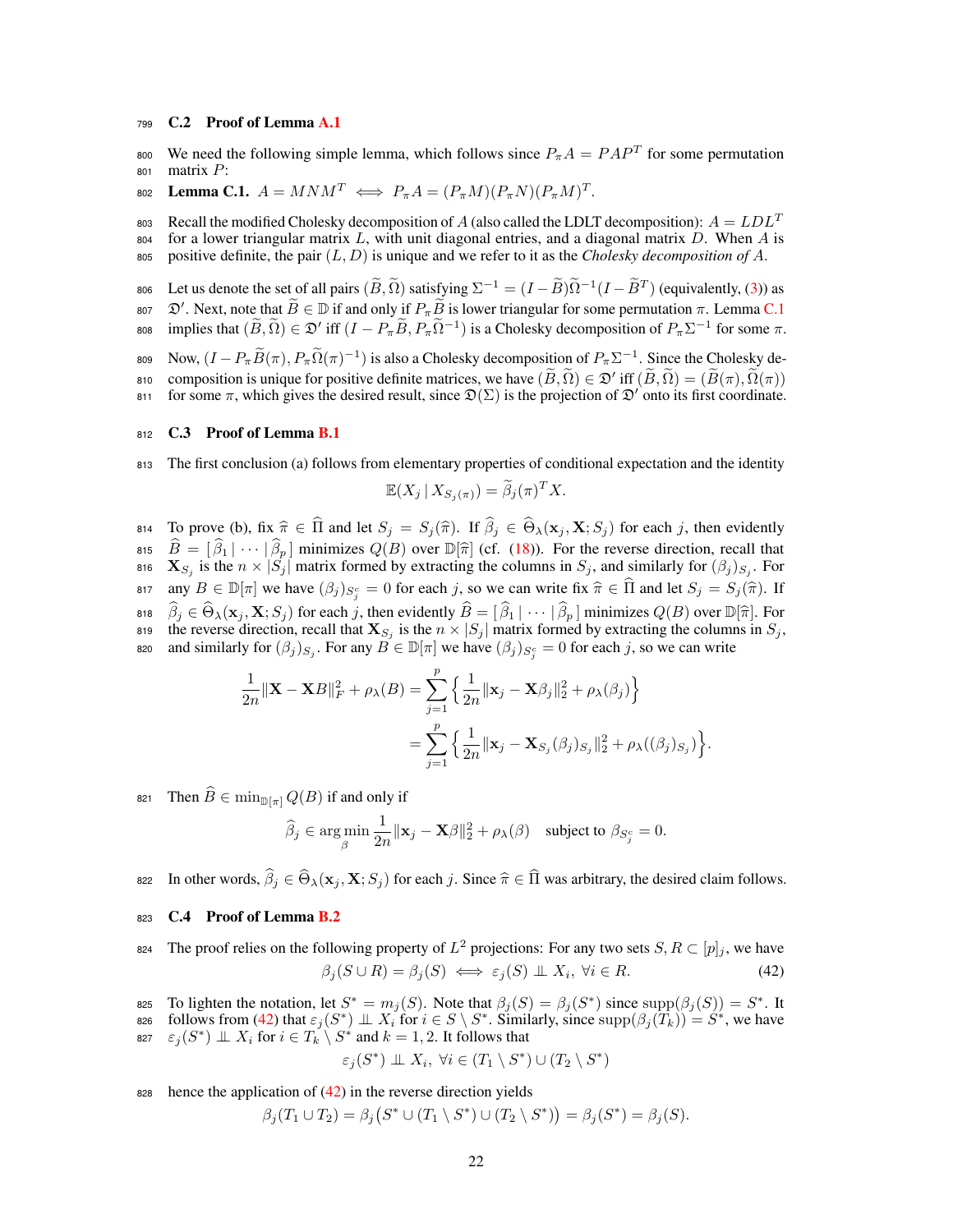# 829 C.5 Proof of Lemma B.3

It suffices to show

$$
A(Z, \theta^*; U)^c \subset A(Z, \theta^*; S)^c.
$$

 $\text{Suppose } w \in A(Z, \theta^*; U)_{\mathcal{L}}^c$ , i.e.,  $\text{supp}(\theta) = \text{supp}(\theta^*) := S^*$  for any  $\hat{\theta} \in \Theta_{\lambda}(Z\theta^* + w, Z; U)$ . We wish to show that for any  $\theta \in \Theta_{\lambda}(Z\theta^* + w, Z; S)$ , it must also be true that  $\text{supp}(\theta) = S^*$ . Let

$$
F(\theta) = \frac{1}{2n} ||Z(\theta^* - \theta) + w||_2^2 + \rho_{\lambda}(\theta)
$$

denote the objective function in Definition A.4 of  $\Theta_{\lambda}(y, Z; S)$  with  $y = Z\theta^* + w$ . Since supp $(\theta) \subset$ 833  $S \subset U$ ,  $\theta$  is feasible for the *U*-restricted problem, whence

$$
F(\hat{\theta}) \le F(\hat{\theta})
$$

for any  $\theta \in \Theta_{\lambda}(Z\theta^* + w, Z; U)$ . But  $\theta$  is also feasible for the *S*-restricted problem since supp $(\theta)$  = 835  $S^* \subset S$ , so that

$$
F(\widetilde{\theta}) \ge F(\widehat{\theta}) \implies F(\widetilde{\theta}) = F(\widehat{\theta}).
$$

836 Since the value  $F(\theta)$  is by definition the global minimum of *F* for the *U*-restricted problem and ss supp $(\theta) \subset U$ ,  $\theta$  must be a global minimizer of *F* for the *U*-restricted problem, i.e.,  $\theta \in \Theta_{\lambda}(Z\theta^* + Z\theta^*)$ 838  $w, Z; U$ ), whence  $\text{supp}(\theta) = S^*$  as desired.

# 839 C.6 Proof of Corollary B.4

840 By Lemma B.3 and the fact that  $S \subset M_i(S)$ , we have

$$
\mathcal{A}\Big(\widetilde{\boldsymbol{\varepsilon}}_j(S), \mathbf{X}, \beta_j(S); S\Big) \subset \mathcal{A}\Big(\widetilde{\boldsymbol{\varepsilon}}_j(S), \mathbf{X}, \beta_j(S); M_j(S)\Big). \tag{43}
$$

841 Using  $(26)$  and  $(27)$ , we have the following identity:

$$
\mathcal{A}\Big(\widetilde{\boldsymbol{\varepsilon}}_j(S), \mathbf{X}, \beta_j(S); M_j(S)\Big) = \mathcal{A}\Big(\widetilde{\boldsymbol{\varepsilon}}_j(M_j(S)), \mathbf{X}, \beta_j(M_j(S)); M_j(S)\Big).
$$

842 Plugging this into  $(43)$  yields the desired result.

#### 843 C.7 Proof of Proposition B.5

<sup>844</sup> Throughout, for simplicity, let

$$
\mathcal{A}_S := \mathcal{A}(\widetilde{\epsilon}_j(S), \mathbf{X}, \beta_j(S); S).
$$

 $\lim_{\delta \to 0} \mathbf{F}$  is  $S \subset [p]_j$  and let  $\theta^* = \beta_j(S), s^* = |m_j(S)| = ||\theta^*||_0$  and  $\varepsilon^* = \widetilde{\varepsilon}_j(S)$  so that  $\mathcal{A}_S = \mathcal{A}(\varepsilon^* \times \theta^*, S)$ . Note that  $\mathcal{A}(\varepsilon^* \times \theta^*, S)$  parameter the following model selection follows:  $A(\varepsilon^*, \mathbf{X}, \theta^*; S)$ . Note that  $A(\varepsilon^*, \mathbf{X}, \theta^*; S)$  represents the following model selection failure:

$$
\operatorname{supp}(\widehat{\theta}) \neq \operatorname{supp}(\theta^*) \quad \exists \widehat{\theta} \in \widehat{\Theta}_{\lambda}(\mathbf{X}\theta^* + \varepsilon^*, \mathbf{X}; S).
$$

Since supp $(\theta^*) \subset S$ , we can restrict **X** and  $\theta^*$  to *S*, so that the above is equivalent to

$$
\operatorname{supp}(\widehat{\theta}) \neq \operatorname{supp}(\theta_S^*) \quad \exists \widehat{\theta} \in \widehat{\Theta}_{\lambda}(\mathbf{X}_S \theta_S^* + \varepsilon^*, \mathbf{X}_S).
$$

848 which is the same event as  $\mathcal{A}(\varepsilon^*, \mathbf{X}_S, \theta_S^*)$ . To summarize,  $\mathcal{A}_S = \mathcal{A}(\varepsilon^*, \mathbf{X}_S, \theta_S^*)$ .

849 Since  $\varepsilon^*$  is independent of  $X_S$  by Lemma B.1(a), by conditioning on  $X_S$  we are dealing with a fixed asso design regression problem with Gaussian noise  $\varepsilon^* = \tilde{\epsilon}_j(S) \sim \tilde{\mathcal{N}}_n(0, \omega_j^2(S)I_n)$ . We obtain

$$
\mathbb{P}(\mathcal{A}_{S}) = \mathbb{E}\Big[\mathbb{P}\left(\mathcal{A}(\varepsilon^{*}, \mathbf{X}_{S}, \theta_{S}^{*})\right) \mid \mathbf{X}_{S}\right] \leq \mathbb{E}\exp[-\Phi_{\lambda}(\mathbf{X}_{S}, \theta_{S}^{*}, \omega_{j}^{2}(S))]
$$
\n
$$
= \mathbb{E}\exp(-\Phi_{j}(S)),
$$
\n(44)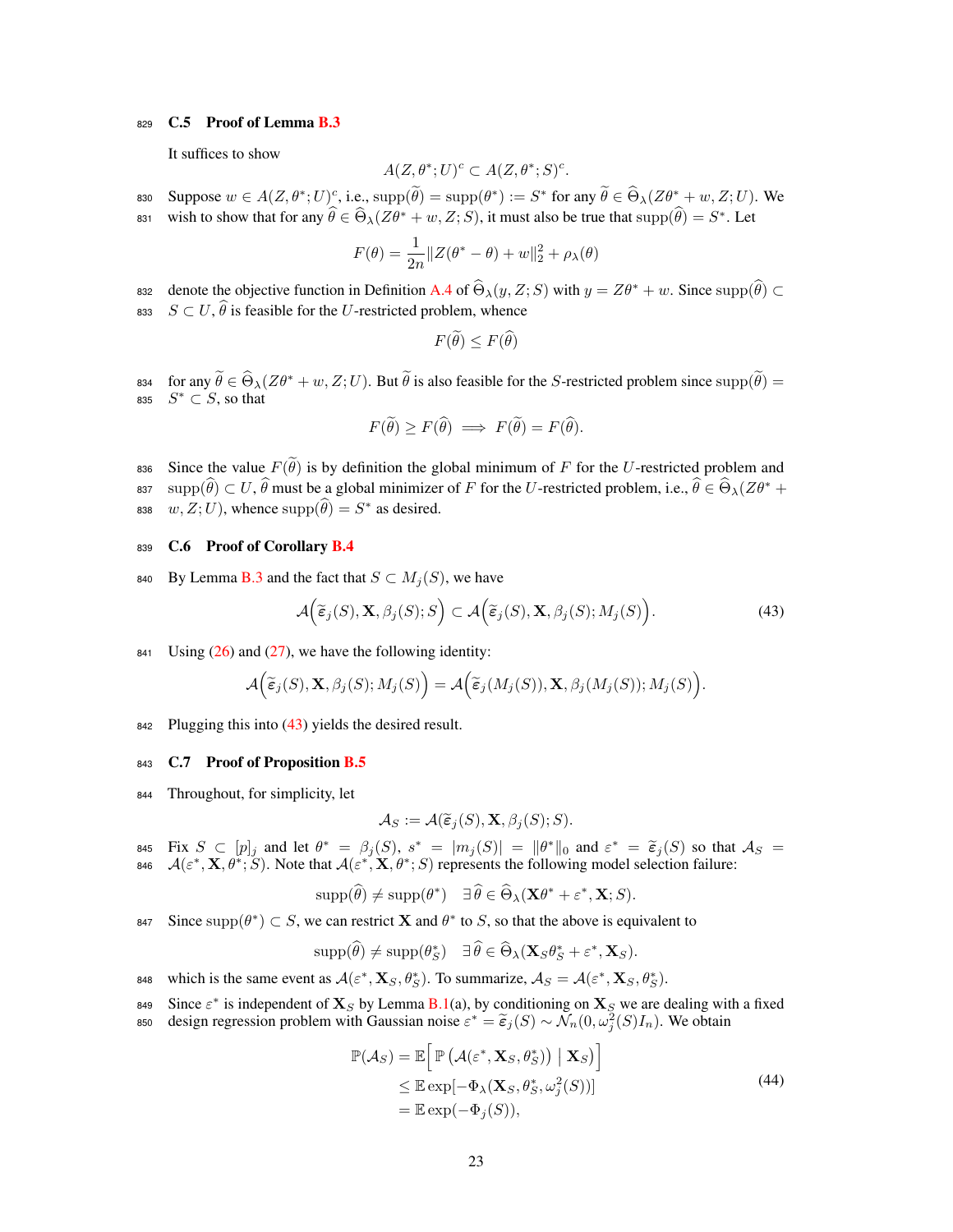851 where the last line uses  $(31)$ . Now we have

$$
\left\{\text{supp}(\widehat{\beta}_j(T)) \neq \text{supp}(\beta_j(T)), \ \exists \, T \in \mathcal{T}_j(S)\right\} = \bigcup_{T \in \mathcal{T}_j(S)} \mathcal{A}_T = \mathcal{A}_{M_j(S)},\tag{45}
$$

852 where the first equality is by  $(28)$  and the second follows from Corollary B.4. Note that this is the key 853 step where the reduction occurs. Hence, combining  $(45)$  with  $(44)$  we have

$$
\mathbb{P}\left(\bigcup_{S\subset [p]_j} A_S\right) = \mathbb{P}\left(\bigcup_{S\subset [p]_j} A_{M_j(S)}\right)
$$
  
\n
$$
= \mathbb{P}\left(\bigcup_{T\in m_j(\Sigma)} A_{M_j(T)}\right)
$$
  
\n
$$
\leq \sum_{T\in m_j(\Sigma)} \mathbb{P}(A_{M_j(T)}) \leq \sum_{T\in m_j(\Sigma)} \mathbb{E} \exp(-\Phi_j(M_j(T))),
$$

<sup>854</sup> which is the desired probability bound.

# 855 C.8 Proof of Proposition B.7

<sup>856</sup> We work with the column decomposition of the loss

$$
\ell_j(\beta) := \frac{1}{n} \|\mathbf{X}(e_j - \beta)\|_2^2,
$$
  

$$
\mathbb{E}\ell_j(\beta) = \frac{1}{2}(e_j - \beta)^T \Sigma(e_j - \beta),
$$

<sup>857</sup> where  $e_j \in \mathbb{R}^p$  is the *j*th standard basis vector. The overall loss can be written as

$$
\ell(B) = \sum_{j=1}^{n} \ell_j(\beta_j)
$$

858 where  $\beta_j$  is the *j*th column of *B*. Let us also define so that

$$
J(\beta) = \frac{1}{n} ||\mathbf{X}\beta||_2^2
$$
, and,  $\mathbb{E}J(\beta) := \beta^T \Sigma \beta$ 

 $\iota_j(\beta) = \frac{1}{2}J(e_j - \beta)$  and  $\mathbb{E}\ell_j(\beta) = \frac{1}{2}\mathbb{E}J(e_j - \beta)$ . It is easier to work with *J*. Let  $\mathbf{X}_i^T$  be the 860 *i*th row of **X**. Then,  $J(\beta) = \frac{1}{2n} \sum_{i=1}^{n} (\mathbf{X}_i^T \tilde{\beta})^2$ .

861 Let  $K = \mathbb{D}_G$  and  $K_j$  denote the set of  $\beta_j$  for  $B \in K$ . Define

$$
\mathbb{B}_0^{-j}(s) = \{ x \in \mathbb{R}^p : ||x|| \le s, x_j = 0 \}. \tag{46}
$$

862 Note that  $\beta_j \in \mathbb{B}_0^{-j}(s)$  for every  $B \in \mathbb{D}_G$  and in particular  $\widetilde{\beta}_j(\pi) \in \mathbb{B}_0^{-j}(s)$  if  $\widetilde{B}(\pi) \in \mathbb{D}_G$ . Finally, <sup>863</sup> define

$$
\kappa(\Sigma; s) := \frac{\|\Sigma\|_{(2s+2)}}{r_{\min}^{(s+1)}(\Sigma)}\tag{47}
$$

<sup>864</sup> where

$$
\|\Sigma\|_{(s)} := \max_{S:|S|=s} \|\Sigma_S\|,\tag{48}
$$

$$
r_{\min}^{(s)}(\Sigma) := \inf_{S:|S|=s} r_{\min}(\Sigma_S). \tag{49}
$$

865 *Proof of Proposition B.7.* For any  $\beta \in K_j$ , we have

$$
||e_j - \beta||^2 = 1 + ||\beta||^2.
$$
\n(50)

866 For any  $t \le 1$ , applying Lemma C.5 we have that on the event  $\mathcal{B}_{2s}$  (defined in (53))

$$
|\ell_j(\beta) - \mathbb{E}\ell_j(\beta)| \le t J(\beta) + 3\gamma_2 (1 + ||\beta||_2^2) \varepsilon ||\Sigma||_{(2s)} \text{ for all } \beta \in K_j
$$
 (51)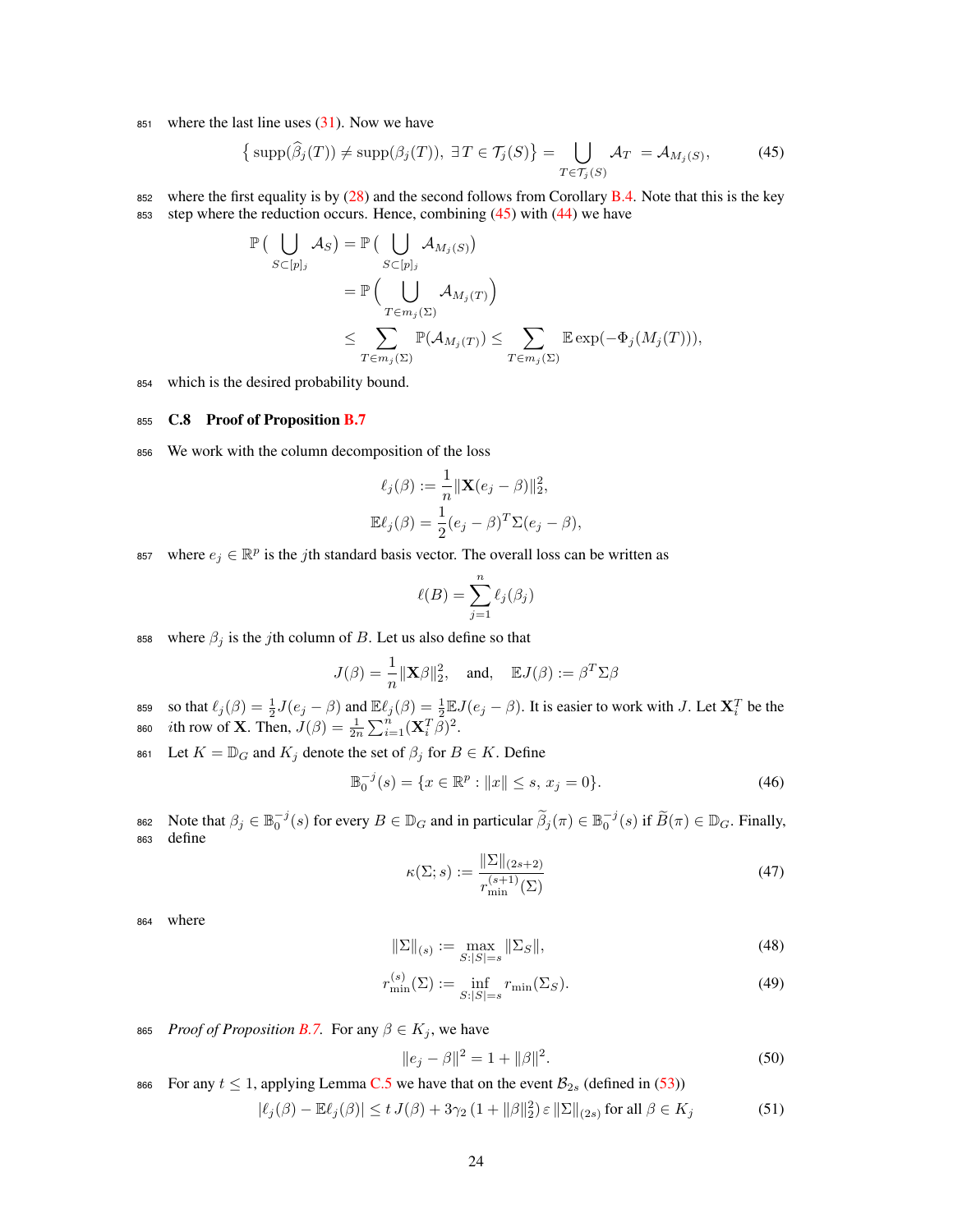867 fails with probability at most  $2(\frac{3ep}{s\varepsilon})^s e^{-cnt^2}$ . A further union bound over  $j = 1, \ldots, p$  gives that

$$
|\ell_j(\beta) - \mathbb{E}\ell_j(\beta)| \le t J(\beta) + 3\gamma_2 (1 + ||\beta||_2^2) \varepsilon ||\Sigma||_{(2s)},
$$
  
for all  $\beta \in K_j$  and all  $j \in [p]$  (52)

<sup>868</sup> fails with probability at most

$$
2p\Big(\frac{3ep}{s\varepsilon}\Big)^s e^{-cnt^2} + \mathbb{P}(\mathcal{B}_{2s}^c) \leq 2p\Big(\frac{3ep}{s\varepsilon}\Big)^s e^{-cnt^2} + \Big(\frac{ep}{2s}\Big)^{-c_1 2s} =: T_1 + T_2,
$$

where we invoked Lemma C.4 to bound  $\mathbb{P}(\mathcal{B}_{2s}^c)$ . Take  $t = \varepsilon$  and let  $N = p^{1/s} 3e p/s$  so that the first <sup>870</sup> term in the bound is

$$
T_1:=2\Big(\frac{N}{\varepsilon}\Big)^s e^{-cn\varepsilon^2}.
$$

871 Take  $\varepsilon$ 

$$
\varepsilon^2 = \frac{2}{c} \frac{s}{n} \log N \le 1
$$

<sup>872</sup> which gives the following bound,

$$
T_1 \le 2\left(\varepsilon N\right)^{-s} = 2p^{-1}\left(\gamma_1 \frac{3ep}{s}\right)^{-s}.
$$

873 where we note that with our choices, we have  $t = \varepsilon = \gamma_1$  as defined in (8).

874 Note that for any  $\beta \in K_j$ ,  $(1 + ||\beta||^2) r_{\min}^{(s+1)}(\Sigma) \leq 2\ell_j(\beta)$ , which implies  $1 + ||\beta||^2 \leq$  $2\ell_j(\beta)/r_{\min}^{(s+1)}(\Sigma)$ . Plugging this upper bound into (52) and summing over *j* gives (34), where 876  $\kappa(\Sigma; s)$  is defined by (47). The proof is complete.

- 877 Below we prove the various technical lemmas required in the previous proof.
- <sup>878</sup> Lemma C.2. *We have*

$$
\mathbb{P}\left(|J(\beta)-\mathbb{E}J(\beta)|\geq t\cdot J(\beta)\right)\leq 2\exp\left[-\frac{1}{8}n\cdot\min(t^2,t)\right],\quad t\geq 0.
$$

*Proof.* Note that  $\mathbf{X}_i^T \beta / \sqrt{\mathbb{E} J(\beta)} \sim N(0, 1)$  iid for each  $i = 1, ..., n$ . Then,

$$
\frac{J(\beta)}{\mathbb{E}J(\beta)} = \frac{1}{n} \sum_{i=1}^{n} \left(\frac{\mathbf{X}_i^T \beta}{\sqrt{\mathbb{E}J(\beta)}}\right)^2 \sim \chi_n^2
$$

- aso and the claim follows from  $\chi^2$  concentration.
- 881 Let  $\mathcal{B}_{2s}$  be the following event:

$$
\mathcal{B}_{2s} := \left\{ g_{n,s}(\varepsilon) \le \varepsilon \sqrt{\gamma_2} \|\Sigma\|_{(2s)}^{1/2}, \quad \forall \varepsilon > 0 \right\}.
$$
 (53)

<sup>882</sup> where

$$
g_{n,s}(\varepsilon) = \sup_{\|u\|_2 \lesssim \varepsilon, \|u\|_0 \lesssim s} \frac{1}{\sqrt{n}} \|\mathbf{X}u\|_2, \text{ and } (54)
$$

$$
\|\Sigma\|_{(s)} := \max_{S:|S|=s} \|\Sigma_S\|.\tag{55}
$$

**Example 1.5.** *For any*  $c_1 > 0$ *, with probability at least*  $1 - (ep/s)^{-c_1 s} e^{-u^2/2}$ ,

$$
g_{n,s}(\varepsilon) \leq \varepsilon ||\Sigma||_{(s)}^{1/2} \left( 1 + C \sqrt{\frac{s \log(ep/s)}{n}} + \frac{u}{\sqrt{n}} \right), \quad \forall \varepsilon > 0.
$$

*884* where  $C = \sqrt{2(c_1 + 1)} + 1$ .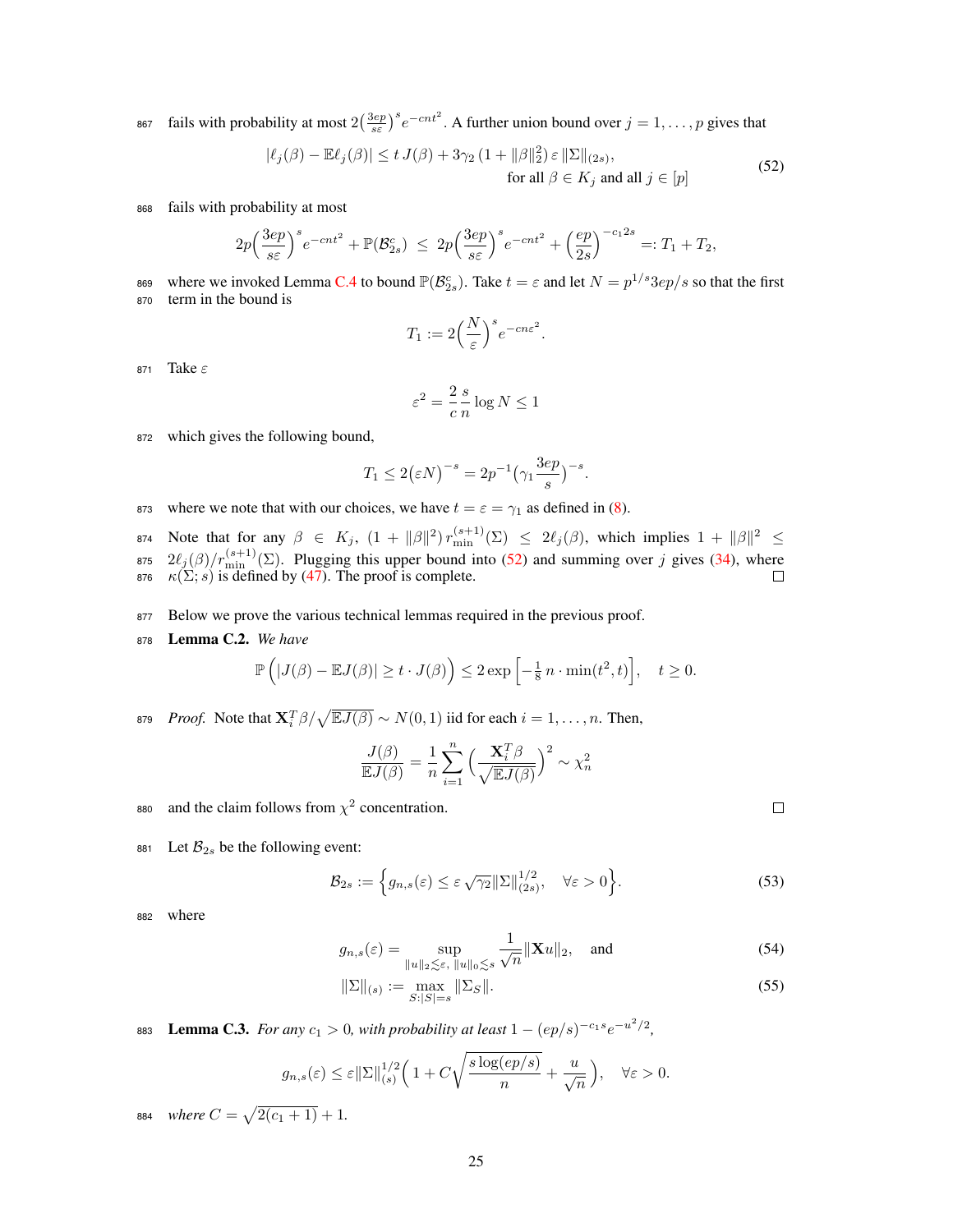885 *Proof.* Note that  $g_{n,s}(\varepsilon) = \varepsilon g_{n,s}(1)$  which is obtained by the change of variable  $u \to \varepsilon u$ . We have

$$
g_{n,s}(1) = \max_{S:|S|=s} \sup_{\|u\|_2 \le 1} \frac{1}{\sqrt{n}} \|\mathbf{X}_S u\|_2.
$$

886 Let  $W_S = \mathbf{X}_S \Sigma_S^{-1/2}$  so that  $W_S \sim N(0, I_s)$ . Then

$$
\mathbb{P}\left(\|W_S\| > \sqrt{s} + \sqrt{n} + t\right) \le \exp(-t^2/2).
$$

887 We also have  $\|\mathbf{X}_S u\|_2 = \|\Sigma_S^{1/2} W_S u\|_2 = \|\Sigma_S^{1/2}\| \|W_S\| \|u\|_2$ . Thus,

$$
g_{n,s}(1) \le \max_{S:|S|=s} \|\Sigma_S^{1/2}\| \cdot \max_{S:|S|=s} \frac{1}{\sqrt{n}} \|W_S\|
$$

<sup>888</sup> and hence

$$
\mathbb{P}\left(\max_{S:|S|=s}\frac{1}{\sqrt{n}}\|W_S\| > \sqrt{\frac{s}{n}} + 1 + \frac{t}{\sqrt{n}}\right) \le \binom{p}{s} \exp(-t^2/2)
$$

Figure  $t = \sqrt{2(c_1 + 1)s \log(ep/s)} + u$ , the above probability is bounded by

$$
\binom{p}{s}e^{-t^2/2} \le (ep/s)^s (ep/s)^{-(c_1+1)s}e^{-u^2/2} = (ep/s)^{-c_1s}e^{-u^2/2}
$$

890 Letting  $C = \sqrt{2(c_1 + 1)} + 1$  and noting that  $||A^{1/2}|| = ||A||^{1/2}$ , the result follows.

**2**81 **Lemma C.4.** *Let*  $\mathcal{B}_{2s}$  *be defined as in* (53)*. Then*  $\mathbb{P}(\mathcal{B}_{2s}^c) \leq (ep/(2s))^{-c_1 2s}$ .

892 *Proof.* Apply Lemma C.3 with *s* replaced with 2*s* and  $u = 0$ , and note that

$$
2s\log(ep/(2s)) = 2s[\log(ep/s) - \log 2] \leq 2s\log(ep/s),
$$

- we observe that  $\mathcal{B}_{2s}$  fails with probability at most  $(ep/(2s))^{-c_1 2s}$ .
- 894 Define the  $L^q$  balls

$$
\mathbb{B}_q(r) := \{ x \in \mathbb{R}^p : ||x||_q \le r \}.
$$

895 Lemma C.5. *For any*  $t \leq 1$ *: On the event*  $\mathcal{B}_{2s}$ *,* 

$$
|J(\beta) - \mathbb{E}J(\beta)| \le t J(\beta) + 3\gamma_2 \|\beta\|_2^2 \varepsilon \|\Sigma\|_{(2s)}, \quad \text{for all } \beta \in \mathbb{B}_0(s)
$$
 (56)

- 896 *fails with probability at most*  $2\left(\frac{3ep}{s\varepsilon}\right)^s e^{-cn t^2}$ .
- 897 *Proof.* Write (56) in the form  $g(\beta) \le 0$  and observe that *g* is homogeneous of order two:  $g(r\beta) =$ <br>898  $r^2g(\beta)$  for any  $r \in \mathbb{R}$  and  $\beta \in \mathbb{R}^p$ . Thus, it is enough to establish the bound for  $\beta \in \mathbb{R}_2(1)$ *r*<sup>2</sup>*g*( $\beta$ ) for any  $r \in \mathbb{R}$  and  $\beta \in \mathbb{R}^p$ . Thus, it is enough to establish the bound for  $\beta \in \mathbb{B}_2(1)$ . The general case is then obtained by applying the bound to  $\beta / \|\beta\|_2$ . general case is then obtained by applying the bound to  $\beta/\|\beta\|_2$ .
- $\text{Det } N_j \subseteq \mathbb{B}_0(s) \cap \mathbb{B}_2(1)$  be an  $\varepsilon$ -net for  $\mathbb{B}_0(s) \cap \mathbb{B}_2(1)$  in  $\ell_2$  norm. Then,  $|N_j| \leq {p \choose s} (3/\varepsilon)^s$ . For  $\lim_{s \to 0} \mathfrak{g}_1 \mathfrak{g}_2(s) \cap \mathbb{B}_2(1)$ , using

$$
|||x||^2 - ||y||^2| \le |||x|| - ||y||| (||x|| + ||y||) \le ||x - y|| ||x + y||
$$

902 we have on event  $B_{2s}$ ,

$$
|J(\beta) - J(\beta')| = \left| \frac{1}{n} \|\mathbf{X}\beta\|_2^2 - \frac{1}{n} \|\mathbf{X}\beta'\|_2^2 \right|
$$
  
\n
$$
\leq \frac{1}{n} \|\mathbf{X}(\beta - \beta')\|_2 \cdot \|\mathbf{X}(\beta + \beta')\|_2
$$
  
\n
$$
\leq g_{n,2s}(\|\beta - \beta'\|_2) \cdot g_{n,2s}(\|\beta + \beta'\|_2)
$$
  
\n
$$
\leq \sqrt{\gamma_2} \|\Sigma\|_{(2s)}^{1/2} \|\beta - \beta'\|_2 \cdot \sqrt{\gamma_2} \|\Sigma\|_{(2s)}^{1/2} \|\beta + \beta'\|_2
$$
  
\n
$$
\leq 2\gamma_2 \|\Sigma\|_{(2s)} \|\beta - \beta'\|_2,
$$

 $\Box$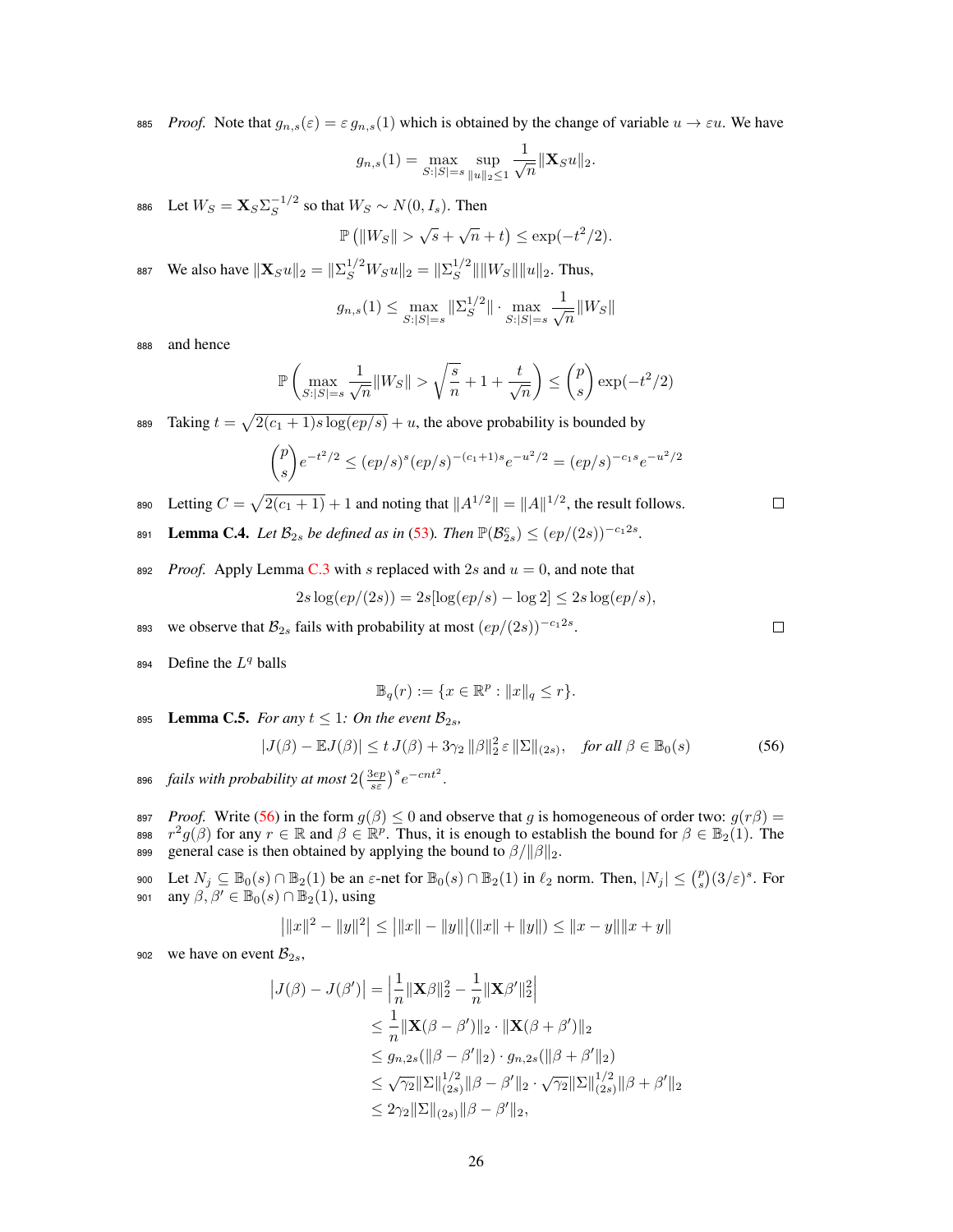903 where we have used  $\|\beta + \beta'\|_2 \le \|\beta\| + \|\beta'\| \le 2$ . A similar bound holds for the expectation  $\mathbb{E}J(\beta)$ , <sup>904</sup> i.e.

$$
|\mathbb{E}J_j(\beta) - \mathbb{E}J_j(\beta')| = \left| \|\Sigma^{1/2}\beta\|_2^2 - \|\Sigma^{1/2}\beta'\|_2^2 \right|
$$
  
\n
$$
\leq \|\Sigma^{1/2}(\beta - \beta')\|_2 \cdot \|\Sigma^{1/2}(\beta + \beta')\|_2
$$
  
\n
$$
\leq \|\Sigma\|_{(2s)}^{1/2} \|\beta - \beta'\|_2 \cdot \|\Sigma\|_{(2s)}^{1/2} \|\beta + \beta'\|_2
$$
  
\n
$$
\leq 2\|\Sigma\|_{(2s)} \|\beta - \beta'\|_2.
$$

905 It follows that for any  $f(\cdot)$ , with  $\gamma = 2(\gamma_2 + 1)$ ,

$$
\sup_{\beta \in \mathbb{B}_{0}(s) \cap \mathbb{B}_{2}(1)} \left( |J(\beta) - \mathbb{E}J(\beta)| - f(\beta) \right) \leq \gamma \|\Sigma\|_{(2s)} \varepsilon + \sup_{\beta \in N_{j}} \left( |J(\beta) - \mathbb{E}J(\beta)| - f(\beta) \right). \tag{57}
$$

906 We now have, for any  $t \geq 0$ ,

$$
\mathbb{P}\left(\left\{\sup_{\beta \in \mathbb{B}_0(s) \cap \mathbb{B}_2(1)} \left[|J(\beta) - \mathbb{E}J(\beta)| - t\mathbb{E}J(\beta)\right] \ge \gamma \|\Sigma\|_{(2s)} \varepsilon \right\} \cap \mathcal{B}_{2s}\right)
$$
  

$$
\le \mathbb{P}\left(\left\{\sup_{\beta \in N_j} \left[|J(\beta) - \mathbb{E}J(\beta)| - t\mathbb{E}J(\beta)\right] \ge 0\right\} \cap \mathcal{B}_{2s}\right)
$$
  

$$
\le 2|N_j| \exp\left[-cn \cdot \min(t^2, t)\right].
$$

907 Noting that  $|N_j| \leq \left(\frac{ep}{s}\right)^s \left(\frac{3}{\varepsilon}\right)^s$  and  $\gamma \leq 3\gamma_2$  completes the proof.

$$
\qquad \qquad \Box
$$

# 908 C.9 Proof of Lemma B.8

- <sup>909</sup> We will need the following lemma, whose proof is a straightforward calculation:
- 910 **Lemma C.6.** Let D be a diagonal matrix and  $A = (a_{ij}) = (I L)(I L)^T$  where L is a strictly 911 *lower triangular matrix. Then*  $\text{tr}(AD) \geq \text{tr}(D)$  *with equality if and only if*  $A = I$  (*i.e.*  $L = 0$ ).

912 We now prove Lemma B.8. Write  $P$  for the permutation matrix corresponding to  $\pi$ . Now suppose  $\lim_{n \to \infty} \frac{d}{dx}$  that  $B \in \mathbb{D}_p[\pi]$ , so that  $PBP^T = L$  and  $P\widetilde{B}(\pi)P^T = \widetilde{L}$  are strictly lower triangular matrices. Then

$$
\mathbb{E}[\ell(B)] = \frac{1}{2} \operatorname{tr} \left[ (I - \widetilde{B}(\pi))^{-1} (I - B)(I - B)^T (I - \widetilde{B}(\pi))^{-T} \widetilde{\Omega}(\pi) \right]
$$
  
=  $\frac{1}{2} \operatorname{tr} \left[ P(I - \widetilde{B}(\pi))^{-1} (I - B)(I - B)^T (I - \widetilde{B}(\pi))^{-T} \widetilde{\Omega}(\pi) P^T \right]$   
=  $\frac{1}{2} \operatorname{tr} \left[ (I - \widetilde{L})^{-1} (I - L)(I - L)^T (I - \widetilde{L})^{-T} P \widetilde{\Omega}(\pi) P^T \right].$ 

914 Note that  $(I-L)^{-1}(I-L)$  is lower triangular, so that  $(I-L)^{-1}(I-L)(I-L)^{T}(I-L)^{-T} := A$  is 915 of the form  $A = (I - \overline{L})(I - \overline{L})^T$  for some strictly lower triangular matrix  $\overline{L}$ . In particular, restricted 916 to  $\mathbb{D}_p[\pi], \mathbb{E}[\ell(B)]$  is of the form  $\text{tr}(AD)$  for the diagonal matrix  $D := P\widetilde{\Omega}(\pi)P^T$ . Inequality (36) 917 then follows from Lemma C.6.

Finally, if there is equality in (36), then Lemma C.6 implies that  $(I - \tilde{L})^{-1}(I - L)(I - L)^{T}(I - \mu) = \tilde{L}^{-1}(I - L)$  or  $(L)$ <sup>-T</sup> = *I*, or

$$
(I - L)(I - L)T = (I - \widetilde{L})T (I - \widetilde{L}),
$$

<sup>920</sup> and the desired claim follows from the uniqueness of the Cholesky decomposition.

#### 921 C.10 Proof of Lemma B.9

922 Observe that for any  $\pi \in \mathbb{S}_p$ ,

$$
Q(\widehat{B}) \le Q(\widetilde{B}(\pi)).\tag{58}
$$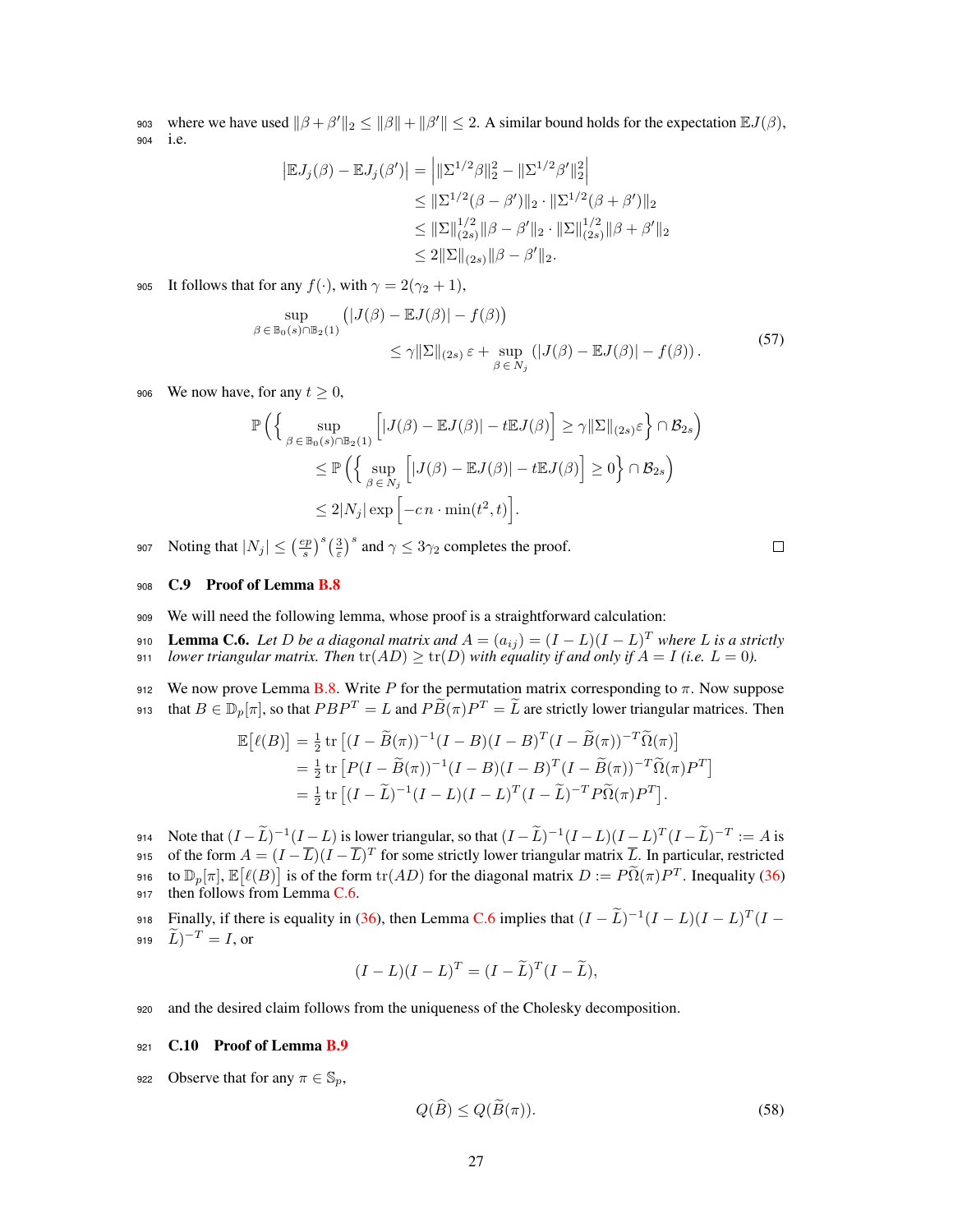<sup>923</sup> Moreover, we have the following alternative expression for *Q*:

$$
Q(B) = \frac{1}{2n} \|\mathbf{X}(\widetilde{B}(\widehat{\pi}) - B) + \mathbf{E}(\widehat{\pi})\|_{F}^{2} + \rho_{\lambda}(B), \quad \text{for any } \widehat{\pi} \in \widehat{\Pi}.
$$
 (59)

<sup>924</sup> Thus, using (58) and (59),

$$
0 \le Q(\widetilde{B}(\pi)) - Q(\widehat{B})
$$
  
=  $\frac{1}{2n} ||\mathbf{E}(\pi)||_F^2 - \frac{1}{2n} ||\mathbf{X}(\widetilde{B}(\widehat{\pi}) - \widehat{B}) - \mathbf{E}(\widehat{\pi})||_F^2 + \rho_{\lambda}(\widetilde{B}(\pi)) - \rho_{\lambda}(\widehat{B})$   
=  $\frac{1}{2n} ||\mathbf{E}(\pi)||_F^2 - \frac{1}{2n} ||\mathbf{E}(\widehat{\pi})||_F^2 - \frac{1}{2n} ||\mathbf{X}(\widetilde{B}(\widehat{\pi}) - \widehat{B})||_F^2$   
+  $\frac{1}{n} \text{tr} \left( \mathbf{E}(\widehat{\pi})^T \mathbf{X}(\widetilde{B}(\widehat{\pi}) - \widehat{B}) \right) + \rho_{\lambda}(\widetilde{B}(\pi)) - \rho_{\lambda}(\widehat{B}).$ 

925 Since (58) holds for any  $\pi$ , this completes the proof.

# 926 **D** Auxiliary results

- 927 This section provides some additional results which are needed to prove Proposition B.10. This 928 involves several steps: 1) Bounding the estimation error  $\|\hat{B} - \hat{B}(\hat{\pi})\|_r$  (Section D.1), 2) Controlling the terms (B.9b) and (B.9c) (Section D.2), and 3) Controlling (B.9a), which invokes the minimum-trace terms  $(B.9b)$  and  $(B.9c)$  (Section D.2), and 3) Controlling  $(B.9a)$ , which invokes the minimum-trace 930 permutations  $\Pi_0$  (Section D.3). After dealing with these prerequisites, we prove Proposition B.10 in 931 Appendix  $D.4$ .
- 932 For any  $\delta \in (0, 1), \lambda \ge 0, \delta_0 > 0$ , and  $\pi \in \mathbb{S}_p$ , define the following event:

$$
\mathcal{G}(\delta_0, \lambda; \pi) = \left\{ \frac{1}{2n} \|\mathbf{E}(\pi)\|_F^2 - \frac{1}{2n} \|\mathbf{E}(\hat{\pi})\|_F^2 \le \delta_0 \rho_\lambda(\widetilde{B}(\pi)) \right\}.
$$
 (60)

933 The idea is to show that on this event (along with  $(74)$  and  $(75)$ ), the desired conclusions hold. In 934 Appendix D.3, we provide an explicit bound on the probability of  $\mathcal{G}(\delta_0, \lambda; \pi)$ .

## <sup>935</sup> D.1 Uniform deviation bounds

936 The purpose of this section is to control the estimation error  $\|\hat{B} - \hat{B}(\hat{\pi})\|_{r}$  via Proposition D.2, which is needed in the proof of Lemma D.7. This lemma—which is also proved in this Appendix—is a kev is needed in the proof of Lemma D.7. This lemma—which is also proved in this Appendix—is a key 938 prerequisite in the proof of Proposition B.10.

939 We start by establishing a general bound on the  $\ell_r$  ( $r = 1, 2$ ) estimation errors for a fixed design 940 regression problem with a general regularizer  $\rho_{\lambda}$ . The objective here is to derive conditions under <sup>941</sup> which we can guarantee such bounds for a fixed design problem, and then show that these conditions <sup>942</sup> hold uniformly for all neighbourhood problems. The conditions we will need are familiar from the <sup>943</sup> literature: A *Gaussian width condition* and a *restricted eigenvalue condition*.

- For the rest of this subsection, we let  $Z \in \mathbb{R}^{n \times m}$  and  $w \in \mathbb{R}^n$  be a fixed matrix and fixed vector, respectively. respectively.
- <sup>946</sup> *Definition* D.1 (Gaussian width)*.* We say that the *Gaussian width (GW) condition* holds for (*w, Z*) 947 relative to  $\rho_{\lambda}$  if there is a numerical constant  $\delta \in (0, 1)$  such that

$$
\frac{1}{n}|\langle w,Zu\rangle|\leq \delta\bigg[\frac{1}{2n}\|Zu\|_2^2+\rho_\lambda(u)\bigg],\;\forall u\in\mathbb{R}^m,
$$

948 in which case we write  $(w, Z) \in GW_{\rho_{\lambda}}(\delta)$ . If this inequality is strict for all  $u \neq 0$ , we write  $(w, Z) \in GW_{\rho_{\lambda}}(\delta)$ . 949  $(w, Z) \in \text{GW}^\circ_{\rho_\lambda}(\delta)$ .

<sup>950</sup> We will be interested in the case where both *w* and *Z* are allowed to be random but independent.

- <sup>951</sup> In this setting, for Gaussian designs considered in this paper, the GW condition holds with high
- 952 probability for the  $\ell_1$  penalty (this follows from a standard Hölder inequality argument), and has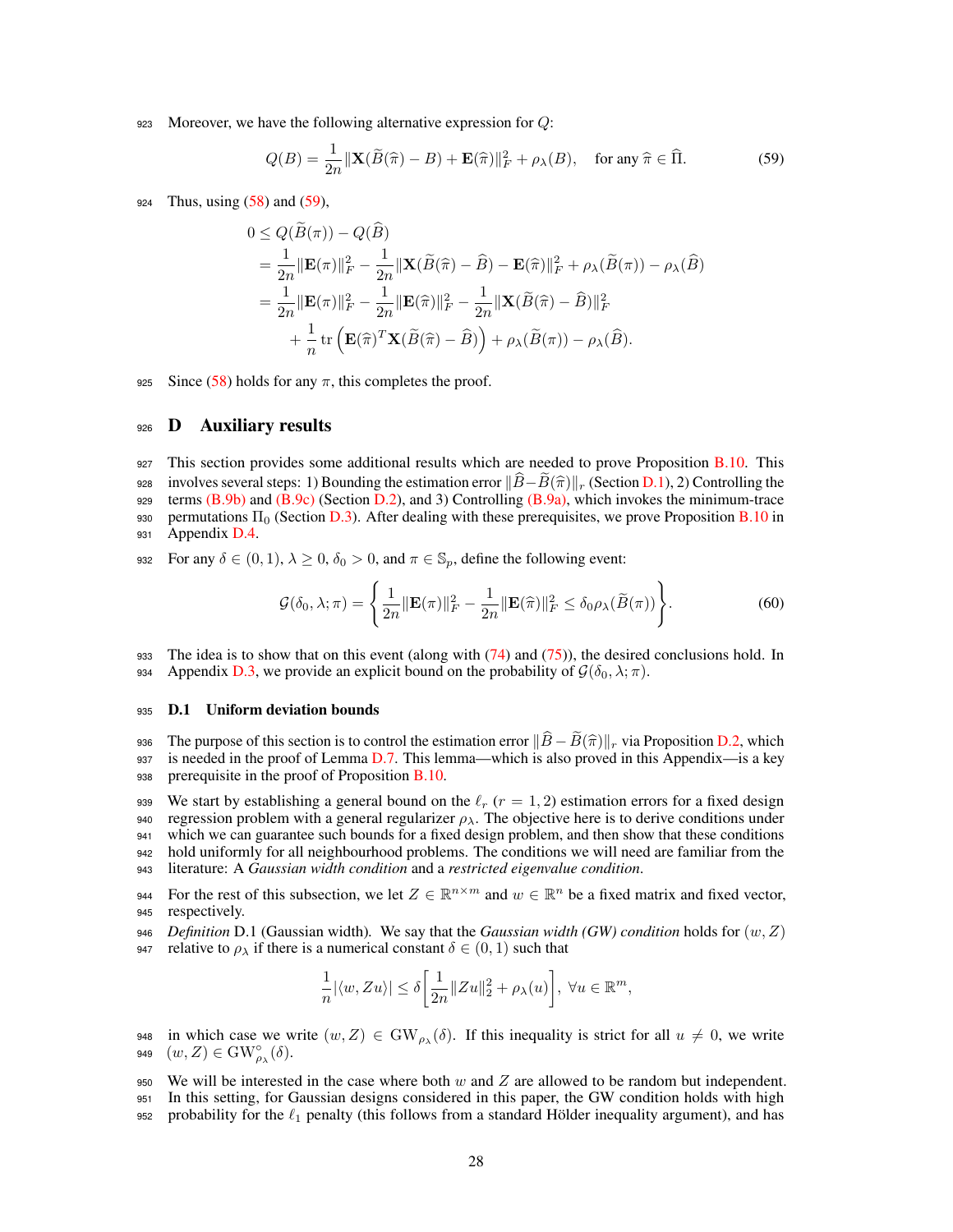- 953 similarly been shown to hold for penalties induced by  $\ell_q$  norms for  $0 \le q \le 1$  [49]. Zhang and Zhang 954 [74] provide a version of this condition that applies to general nonconvex regularizers. [74] provide a version of this condition that applies to general nonconvex regularizers.
- <sup>955</sup> Before we proceed, let us note the following key relation between model selection consistency and <sup>956</sup> the GW condition:
- **157 Lemma D.1.** *Consider the setup of Lemma B.3, namely, the regression problem*  $y = Z\theta^* + w$  *but* 958 *with*  $\theta^* = 0$ *. Then*

$$
\mathcal{A}(\mathbf{w}/\delta,\,Z,\,0)^c=\big\{(\mathbf{w},Z)\in\mathrm{GW}^\circ_{\rho_\lambda}(\delta)\big\}.
$$

959 *Proof.* If  $(\mathbf{w}, Z) \in \text{GW}^{\circ}_{\rho_{\lambda}}(\delta)$ , then for any  $u \neq 0$ ,

$$
\begin{aligned} &\frac{\delta}{2n}\|Zu\|_2^2-\frac{1}{n}\mathbf{w}^TZu+\delta\rho_\lambda(u)>0\\ &\Longleftrightarrow\ \frac{1}{2n}\|\mathbf{w}/\delta-Zu\|_2^2+\rho_\lambda(u)>\frac{1}{2n}\|\mathbf{w}/\delta\|_2^2. \end{aligned}
$$

<sup>960</sup> The latter inequality implies

$$
\{0\} = \underset{u}{\arg\min} \|\mathbf{w}/\delta - Zu\|_2^2/(2n) + \rho_\lambda(u),
$$

- <sup>961</sup> that is, 0 is the unique global minimizer of the right hand side. Recalling the definition of 962  $\mathcal{A}(\mathbf{w}/\delta, Z, 0)$  in (22), we obtain the desired result.  $\Box$
- <sup>963</sup> Thus, in order to ensure the GW condition for (w*, ZS*), it suffices to show that the corresponding <sup>964</sup> regression problem is model selection consistent when the *true coefficients are all set to zero* and the 965 noise variance is inflated by a factor of  $1/\delta^2$ . [74] refer to this property as *null-consistency*.
- 966 For any set  $A \subset [m]$  and  $\xi > 0$ , define the following "cone":

$$
C_{\rho_{\lambda}}(A,\xi) := \{ u \in \mathbb{R}^m : \rho_{\lambda}(u_{A^c}) \le \xi \rho_{\lambda}(u_A) \}.
$$
 (61)

<sup>967</sup> This definition also depends on the ambient dimension *m*; when we wish to emphasize this we will 968 write  $C_{\rho_{\lambda}}^{m}(A,\xi)$ . The term "cone" here is used in an extended sense, in analogy with the  $\ell_1$  cone <sup>969</sup> found in previous work.

<sup>970</sup> *Definition* D.2 (Generalized restricted eigenvalue)*.* The *generalized restricted eigenvalue (RE)* 971 *constant* of *Z* with respect to  $\rho_{\lambda}$  over a subset *A* is

$$
\phi_{\rho_{\lambda}}^2(Z, A; \xi) := \inf \left\{ \frac{\|Zu\|_2^2}{n \|u\|_2^2} : u \in C_{\rho_{\lambda}}(A, \xi), \ u \neq 0 \right\}.
$$
 (62)

972 In the sequel, we often suppress the dependence of the generalized RE constants on  $\lambda$  and  $\xi$ , writing <sup>973</sup>  $\phi_{\rho}^2(Z, A) = \phi_{\rho\lambda}^2(Z, A; \xi)$ . Note that the usual restricted eigenvalue is equivalent to the special case 974  $\rho_{\lambda} = \lambda \| \cdot \|_1$  [3].

Consider the usual linear regression set up,  $y = Z\theta^* + w$ , where  $\theta^* \in \mathbb{R}^m$  and we define  $S^* = \text{supp}(\theta^*)$ . The following general result establishes that the two conditions  $(w, Z) \in GW_o(\delta)$  and supp( $\theta^*$ ). The following general result establishes that the two conditions ( $w, Z$ )  $\in$  GW<sub>o</sub>( $\delta$ ) and 977  $\phi_{\rho}^2(Z, S^*) > 0$  are sufficient to bound the deviation  $\hat{\theta} - \theta^*$ :

978 **Theorem D.1.** Assume  $(w, Z) \in GW_{\rho_{\lambda}}(\delta)$  for some  $\rho_{\lambda}$  satisfying Condition A.1 and  $\delta \in (0, 1)$ . Let 979  $\xi = \xi(\delta) := (1 + \delta)/(1 - \delta)$  and assume  $\phi^2 := \phi_\rho^2(Z, S^*; \xi) > 0$ . Then any  $\hat{\theta} \in \Theta_\lambda(Z\theta^* + w, Z)$ <sup>980</sup> *satisfies*

$$
\|\hat{\theta} - \theta^*\|_2 \le C_2(\rho_\lambda, \xi, \phi) \cdot \|\theta^*\|_0^{1/2},\tag{63}
$$

$$
\|\theta - \theta^*\|_1 \le C_1(\rho_\lambda, \xi, \phi) \cdot \|\theta^*\|_0. \tag{64}
$$

<sup>981</sup> *Remark* D.1*.* The constants in the previous theorem are given by

$$
C_2(\rho_\lambda,\xi,\phi)=\frac{2\xi}{\phi^2}\lambda,\quad C_1(\rho_\lambda,\xi,\phi)=\frac{2\xi(1+\xi)}{\phi^2}\lambda.
$$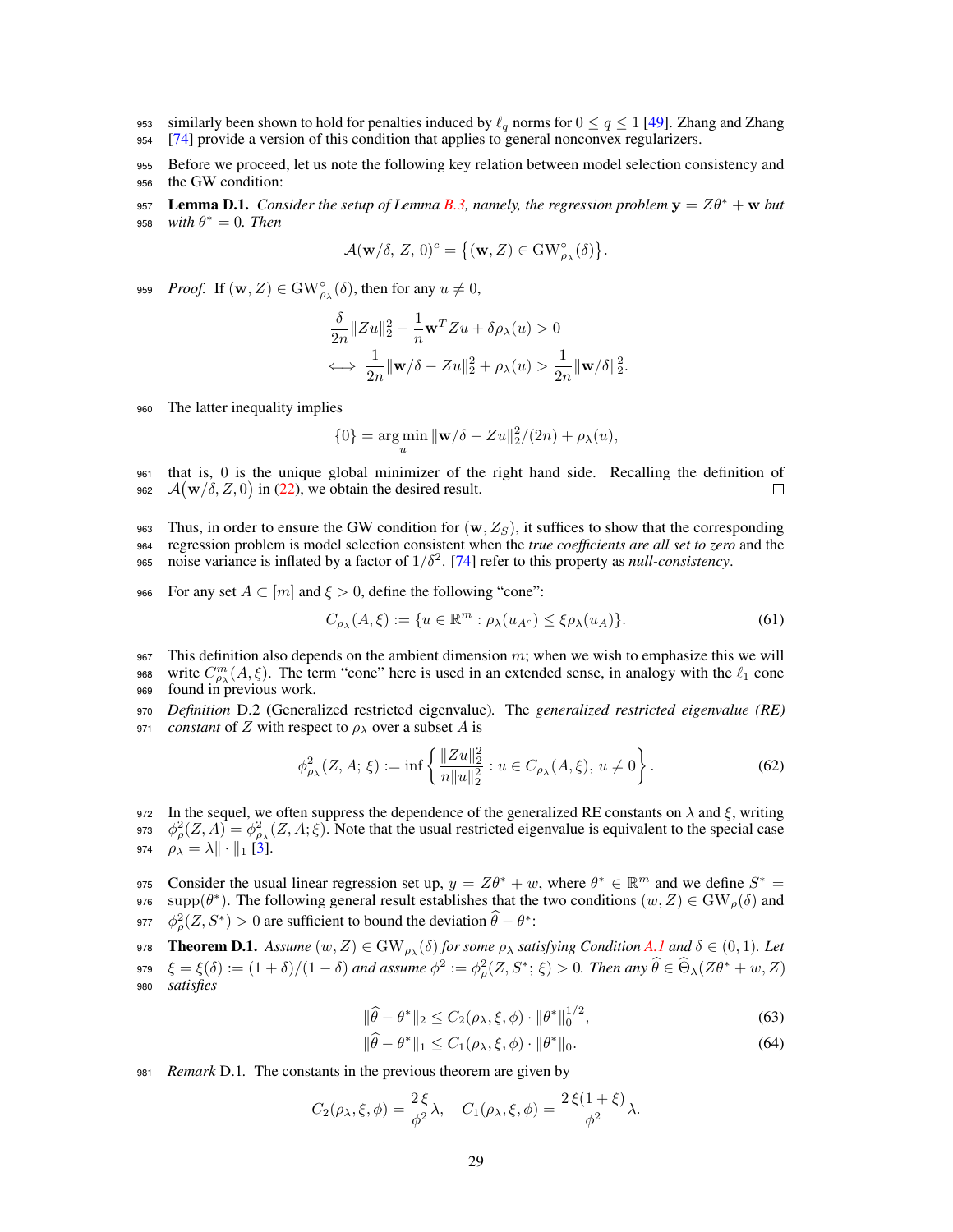*Proof.* Recall that  $S^* := \text{supp}(\theta^*)$ . To lighten notation, for any vector *u* let  $u_1 := u_{S^*}, u_2 := u_{(S^*)^c}$ , 983 and also  $\Delta := \theta - \theta^*$ . Then invoking the subadditivity of  $\rho_{\lambda}$  (this is a consequence of Condition A.1),

$$
\rho_{\lambda}(\hat{\theta}) - \rho_{\lambda}(\theta^*) = \rho_{\lambda}(\Delta + \theta^*) - \rho_{\lambda}(\theta^*)
$$
  
=  $\rho_{\lambda}(\Delta_1 + \theta_1^*) + \rho_{\lambda}(\Delta_2) - \rho_{\lambda}(\theta_1^*)$   
 $\geq -\rho_{\lambda}(\Delta_1) + \rho_{\lambda}(\Delta_2).$  (65)

## <sup>984</sup> It is straightforward to derive

$$
\frac{1}{2n}||y - Z\hat{\theta}||_2^2 - \frac{1}{2n}||y - Z\theta^*||_2^2 = \frac{1}{2n}||Z\Delta||^2 - \frac{1}{n}\langle w, Z\Delta\rangle.
$$
 (66)

Since  $(w, Z) \in GW_{\rho_{\lambda}}(\delta)$ , we can invoke the GW condition with  $u = \Delta$ ,

$$
-\frac{1}{n}\langle w, Z\Delta\rangle \ge -\frac{1}{n}|\langle w, Z\Delta\rangle| \ge -\delta \frac{1}{2n} \|Z\Delta\|^2 - \delta \rho_\lambda(\Delta). \tag{67}
$$

<sup>986</sup> It follows that

$$
0 \ge \frac{1}{2n} \|y - Z\hat{\theta}\|_2^2 - \frac{1}{2n} \|y - Z\theta^*\|_2^2 + \rho_\lambda(\hat{\theta}) - \rho_\lambda(\theta^*)
$$
  
\n
$$
\ge \frac{1}{2n} \|Z\Delta\|^2 - \frac{1}{n} \langle w, Z\Delta \rangle - \rho_\lambda(\Delta_1) + \rho_\lambda(\Delta_2)
$$
  
\n
$$
\ge \frac{1-\delta}{2n} \|Z\Delta\|^2 - \delta\rho_\lambda(\Delta) - \rho_\lambda(\Delta_1) + \rho_\lambda(\Delta_2)
$$
  
\n
$$
= \frac{1-\delta}{2n} \|Z\Delta\|^2 - (1+\delta)\rho_\lambda(\Delta_1) + (1-\delta)\rho_\lambda(\Delta_2)
$$
  
\n
$$
= (1-\delta) \Big[ \frac{1}{2n} \|Z\Delta\|^2 + \rho_\lambda(\Delta_2) - \xi\rho_\lambda(\Delta_1) \Big],
$$
 (68)

987 where the first inequality by optimality of  $\theta$ , the second by (66), and the third by (67). The next 988 line follows from an an application of  $\rho_{\lambda}(\Delta) = \rho_{\lambda}(\Delta_1) + \rho_{\lambda}(\Delta_2)$ . Since  $\delta < 1$  by assumption, it **follows that**  $\rho_{\lambda}(\Delta_2) \leq \xi \rho_{\lambda}(\Delta_1)$  which implies  $\Delta \in C_{\rho}(S^*, \xi(\delta)).$ 

990 Recalling the definition (62) of  $\phi_{\rho}^2(Z, S^*)$ , we conclude that  $\frac{1}{2n}||Z\Delta||_2^2 \ge \frac{\phi^2}{2}||\Delta||_2^2$  which combined 991 with (68), dropping  $\rho_{\lambda}(\Delta_2)$ , gives

$$
0 \geq \frac{\phi^2}{2} \|\Delta\|_2^2 - \xi \rho_\lambda(\Delta_1).
$$

992 Combining with the following (note  $\|\Delta_1\|_0 \leq \|\theta^*\|_0$ ),

$$
\rho_{\lambda}(\Delta_1) \le \rho'_{\lambda}(0+) \|\Delta_1\|_1 \le \rho'_{\lambda}(0+) \|\theta^*\|_0^{1/2} \|\Delta\|_2
$$
\n(69)

and re-arranging proves (63). For (64), since  $\Delta \in C_{\rho}(S^*, \xi(\delta))$ , we construct a set  $M \subset [p]$  with 994  $|M| = |S^*| = ||\theta^*||_0$  such that  $\Delta \in C_1(M, \xi(\delta))$ . Then

$$
\|\Delta\|_1 = \|\Delta_M\|_1 + \|\Delta_{M^c}\|_1 \le (1+\xi)\|\Delta_M\|_1
$$
  
\n
$$
\le (1+\xi)\|\theta^*\|_0^{1/2} \|\Delta_M\|_2
$$
  
\n
$$
\le \frac{2\xi(1+\xi)}{\phi^2} \cdot \rho'_\lambda(0+) \|\theta^*\|_0.
$$

995 The GW condition is quantified by the constant  $\delta \in (0, 1)$ , and the restricted eigenvalue condition depends on the free parameter  $\xi > 0$ ; these two are linked via the relation  $\xi(\delta) = (1 + \delta)/(1 - \delta)$ 996 depends on the free parameter  $\xi > 0$ ; these two are linked via the relation  $\xi(\delta) = (1 + \delta)/(1 - \delta)$ <br>997 and play subtle roles in the proof. A slightly modified version of this result first appeared in Zhang and play subtle roles in the proof. A slightly modified version of this result first appeared in Zhang <sup>998</sup> and Zhang [74], under different assumptions. The particular version presented here is important to <sup>999</sup> derive uniform bounds for all permutations, which we discuss next.

<sup>1000</sup> In analogy with (23), define the following model selection exponent:

$$
\psi_{\lambda}(\mathbf{X}, \sigma_{\max}^2; \delta) := \inf_{0 \le \sigma \le \sigma_{\max}} \Phi_{\lambda}(\mathbf{X}, 0, \sigma^2/\delta^2). \tag{70}
$$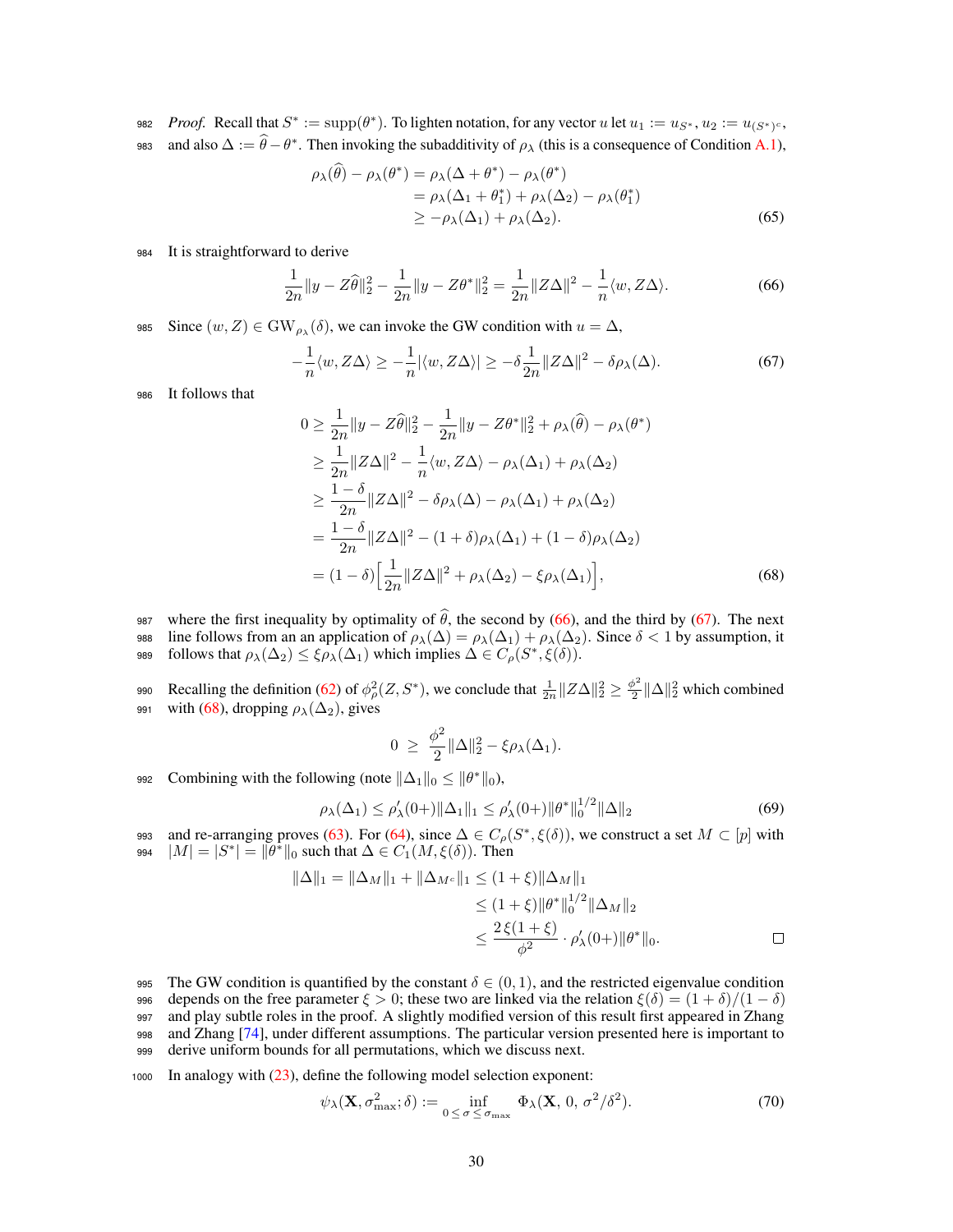1001 We often suppress the dependence on  $\delta$  and write  $\psi_{\lambda}(\mathbf{X}, \sigma_{\max}^2)$ . Note that, in view of Lemma D.1, 1002  $\psi_{\lambda}(\mathbf{X}, \sigma_{\max}^2)$  describes the conditional probability, given **X**, that  $(\sigma \mathbf{w}, \mathbf{X})$  violates a GW condition, 1003 where  $\mathbf{w} \sim \mathcal{N}_n(0, I_n)$  is independent of **X**. More precisely,

$$
\sup_{0 \le \sigma \le \sigma_{\max}} \mathbb{P}\left[ (\sigma \mathbf{w}, \mathbf{X}) \notin \mathrm{GW}_{\rho_{\lambda}}^{\circ}(\delta) \mid \mathbf{X} \right] = \sup_{0 \le \sigma \le \sigma_{\max}} \exp[-\Phi_{\lambda}(\mathbf{X}, 0, \sigma^{2}/\delta^{2})] \n= \exp[-\psi_{\lambda}(\mathbf{X}, \sigma_{\max}^{2})].
$$

<sup>1004</sup> We also recall the relation

$$
\xi = \xi(\delta) = \frac{1+\delta}{1-\delta}.\tag{71}
$$

**Proposition D.2.** Assume that  $\Sigma \succ 0$  and  $\rho_{\lambda}$  satisfies Condition A.1. Suppose  $\mathbf{X} \stackrel{iid}{\sim} \mathcal{N}_p(0, \Sigma)$ , 1006  $\delta \in (0,1)$ *, and define*  $\xi$  by (71). Then there exist constants  $c_0, c_1, c_2 > 0$  such that the following <sup>1007</sup> *holds: If*

$$
n > c_0 \frac{\sigma_{\max}^2 (1+\xi)^2}{r_{\min}(\Sigma)} d \log p,
$$

*then with probability at least*  $1 - c_1 \exp(-c_2 n) - p {p \choose d} \mathbb{E} \exp(-\psi_\lambda(\mathbf{X}, \sigma_{\max}^2; \delta)),$ 

$$
\|\widehat{\beta}_j(S) - \beta_j(S)\|_2 \le C_2(\rho_\lambda, \xi, r_{\min}(\Sigma)) \cdot \|\beta_j(S)\|_0^{1/2},\tag{72}
$$

$$
\|\beta_j(S) - \beta_j(S)\|_1 \le C_1(\rho_\lambda, \xi, r_{\min}(\Sigma)) \cdot \|\beta_j(S)\|_0,
$$
\n(73)

1009 *uniformly over all*  $j \in [p]$  *and*  $S \subset [p]_j$ .

<sup>1010</sup> For future reference, inspection of the proof shows that the conclusion of Proposition D.2 holds on 1011  $\mathcal{E}(\delta, \lambda) \cap \mathcal{R}(\delta)$ , where

$$
\mathcal{E}(\delta,\lambda) = \left\{ \left( \widetilde{\boldsymbol{\varepsilon}}_j(S), \mathbf{X}_S \right) \in \mathrm{GW}^{\circ}_{\rho_{\lambda}}(\delta), \ \forall j \in [p], S \subset [p]_j \right\},\tag{74}
$$

$$
\mathcal{R}(\delta) = \left\{ \phi_{\rho}^{2}(\mathbf{X}_{S}, m_{j}(S)) \ge r_{\min}(\Sigma) > 0, \ \forall j \in [p], S \subset [p]_{j} \right\}.
$$
 (75)

1012 For regularizers that satisfy the lower bound in Condition A.1(c) we have the following control on 1013 the exponent  $\psi_{\lambda}(\mathbf{X}, \sigma_{\max}^2)$ :

**1014 Proposition D.3.** Assume that  $X \stackrel{iid}{\sim} \mathcal{N}_p(0, \Sigma)$ , and that  $\rho_\lambda$  satisfies Condition A.1(c). Then there *exist constants*  $c > 0$  *and*  $C = C(\underline{\rho}_1, \underline{\rho}_0)$  *such that for any*  $\delta \in (0, 1)$ *, if* 

$$
\lambda \ge C\delta^{-1}\sigma_{\max} \|\Sigma\|^{1/4} \sqrt{\frac{(d+1)\log p}{n}}\tag{76}
$$

 $t$ ,016  $then \mathbb{E} \exp(-\psi_\lambda(\mathbf{X}, \sigma_{\max}^2; \delta)) \leq c \exp(-\min\{2(d+1)\log p, n\}).$ 

<sup>1017</sup> The proof of Proposition D.3 follows from an argument similar to that in [74] and is omitted for <sup>1018</sup> brevity. In order to prove Proposition D.2, we need the following two intermediate results, providing 1019 uniform control on RE constants and GW conditions. Recall  $\mathcal{E}(\delta, \lambda)$  as defined in (74).

1020 **Proposition D.4** (Uniform GW control). For any  $\delta \in (0, 1)$  and  $\lambda > 0$ ,

$$
\mathbb{P}[\mathcal{E}(\delta,\lambda)] \ge 1 - p \binom{p}{d} \mathbb{E} \exp \left[ -\psi_{\lambda}(\mathbf{X}, \sigma_{\max}^2; \delta) \right].
$$

1021 *Proof.* Fix  $\delta \in (0, 1)$ . By analogy with (31), for any neighbourhood  $S \subset [p]_i$ , let

$$
\xi_j(S) := \Phi_{\lambda}(\mathbf{X}_S, 0, \omega_j^2(S)/\delta^2) \ge \psi_{\lambda}(\mathbf{X}, \sigma_{\max}^2; \delta), \tag{77}
$$

where the inequality follows from (70) and  $\omega_j^2(S) \leq \sigma_{\text{max}}^2$ . We follow the proof of Proposition B.5, 1023 but with  $\beta_j(S)$  replaced with 0, and  $\tilde{\epsilon}_j(S)$  replaced with  $\tilde{\epsilon}_j(S)/\delta$ . To simplify, let  $\mathcal{E} = \mathcal{E}(\delta, \lambda)$ ,

$$
\mathcal{F}_S^j := \Big\{ \big(\widetilde{\boldsymbol{\varepsilon}}_j(S), \mathbf{X}_S\big) \in \mathrm{GW}_{\rho_{\lambda}}^{\circ}(\delta) \Big\},\
$$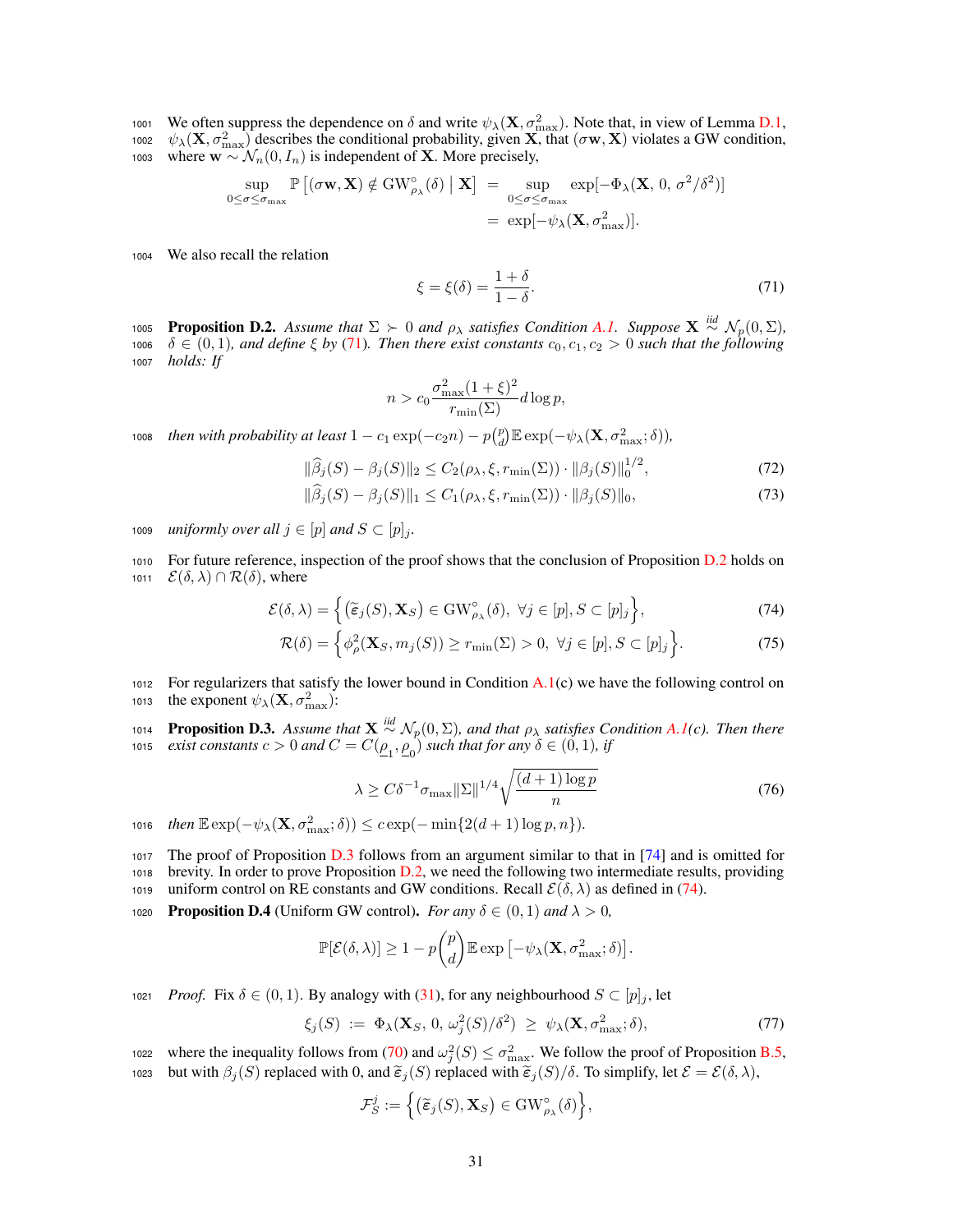1024 and note that  $\mathcal{E} = \bigcap_{j=1}^p \bigcap_{S \subset [p]_j} (\mathcal{F}_S^j)^c$ . According to Lemma D.1, we have

$$
\mathcal{F}_S^j = \mathcal{A}\big(\widetilde{\boldsymbol{\varepsilon}}_j(S)/\delta, \mathbf{X}, 0; S\big) = \mathcal{A}\big(\widetilde{\boldsymbol{\varepsilon}}_j(S)/\delta, \mathbf{X}_S, 0\big)
$$

1025 where the second equality is by the same argument in the proof of Proposition B.5. Since  $\tilde{\epsilon}_j(S)/\delta \sim N(0, [\omega^2(S)/\delta^2] I_{\infty})$  independent of **X**  $\epsilon$ , we conclude, using Definition A.6, that 1026  $\mathcal{N}(0, [\omega_j^2(S)/\delta^2]I_n)$  independent of  $\mathbf{X}_S$ , we conclude, using Definition A.6, that

$$
\mathbb{P}\left(\mathcal{F}_S^j \mid \mathbf{X}_S\right) = \exp[-\xi_j(S)],
$$

hence  $\mathbb{P}(\mathcal{F}_{S}^{j}) \leq \mathbb{E} \exp[-\psi_{\lambda}(\mathbf{X}, \sigma_{\max}^{2})], \forall S \subset [p]_{j}$ , using the inequality in (77). The events  $\mathcal{F}_{S}^{j}$  are 1028 monotonic in *S* according to Corollary B.4. (The division of  $\varepsilon_j(S)$  by  $\delta$  does not change anything in <sup>1029</sup> that proof.) It follows that

$$
\mathcal{E}^c = \bigcup_{j=1}^p \bigcup_{S \,\subset\, [p]_j} \mathcal{F}^j_S \;\; \subset \;\; \bigcup_{j=1}^p \;\; \bigcup_{T \,\in\, m_j(\Sigma)} \mathcal{F}^j_{M_j(T)}.
$$

Taking the union bound, and using  $|m_j(\Sigma)| \leq {p \choose d}$  and

$$
\mathbb{P}\left[\mathcal{F}_{M_j(T)}^j\right] \leq \mathbb{E}\exp[-\psi_\lambda(\mathbf{X}, \sigma_{\max}^2)], \quad \forall T \in m_j(\Sigma),
$$

<sup>1031</sup> finishes the proof.

**Proposition D.5** (Uniform RE control). Assume  $X \stackrel{iid}{\sim} \mathcal{N}_p(0, \Sigma)$ ,  $\Sigma \succ 0$ , and  $\rho_\lambda$  satisfies Condi-1033 *tion A.1. There exist universal constants*  $c_0, c_1, c_2 > 0$ , such that if

$$
n > c_0 \frac{\sigma_{\max}^2 (1+\xi)^2}{r_{\min}(\Sigma)} d(\Sigma) \log p
$$

1034 *then with probability at least*  $1 - c_1 \exp(-c_2 n)$ *,* 

$$
\inf_{1 \leq j \leq p} \inf_{S \subset [p]_j} \inf_{\substack{A \subset S \\ |A| \leq d}} \phi_\rho^2(\mathbf{X}_S, A; \xi) \geq r_{\min}(\Sigma).
$$

<sup>1035</sup> The proof of this proposition follows from the results in Raskutti et al. [48] and is omitted. Recalling 1036 the definition of  $\mathcal{R}(\delta)$  in (75), combined with  $m_j(S) = ||\beta_j(S)||_0 \le d$  (cf. Definition 4.1), Propo-<br>1037 sition D.5 implies that  $\mathcal{R}(\delta)$  holds with probability at least  $1 - c_1 \exp(-c_2 n)$ . Let us show how 1037 sition D.5 implies that  $\mathcal{R}(\delta)$  holds with probability at least  $1 - c_1 \exp(-c_2 n)$ . Let us show how<br>1038 Proposition D.2 follows. Proposition D.2 follows.

1039 *Proof of Proposition D.2.* Recall the definitions of  $\mathcal{E}(\delta, \lambda)$  in (74) and  $\mathcal{R}(\delta)$  in (75). Propositions D.4 and D.5 guarantee that and D.5 guarantee that

$$
\mathbb{P}\left(\mathcal{R}(\delta) \cap \mathcal{E}(\delta,\lambda)\right) \ge 1 - c_1 \exp(-c_2 n) - p {p \choose d} \mathbb{E} \exp(-\psi_\lambda(\mathbf{X}, \sigma_{\max}^2; \delta)).
$$

1041 Thus, it suffices to deduce (72) and (73) whenever we are on the event  $\mathcal{R}(\delta) \cap \mathcal{E}(\delta, \lambda)$ . The case  $\beta_{\delta}(S) = 0$  follows from Proposition D.4 and Lemma D.1, and the case  $\beta_{\delta}(S) \neq 0$  follows from 1042  $\beta_j(S) = 0$  follows from Proposition D.4 and Lemma D.1, and the case  $\beta_j(S) \neq 0$  follows from 1043 Theorem D.1 applied to the corresponding neighbourhood regression problems. Theorem D.1 applied to the corresponding neighbourhood regression problems.

## <sup>1044</sup> D.2 Some intermediate lemmas

1045 Recall the definitions of  $\mathcal{E}(\delta, \lambda)$  and  $\mathcal{R}(\delta)$  in (74)–(75). We start with the following extension of GW bounds: bounds:

1047 **Lemma D.6.** *Let*  $\widehat{\Delta} := \widehat{B} - \widetilde{B}(\widehat{\pi})$ *. On*  $\mathcal{E}(\delta, \lambda)$ *, we have* 

$$
\frac{1}{n} \left| \text{tr} \left( \mathbf{E}(\hat{\pi})^T \mathbf{X} \hat{\Delta} \right) \right| < \delta \left[ \frac{1}{2n} \| \mathbf{X} \hat{\Delta} \|_F^2 + \rho_\lambda(\hat{\Delta}) \right]. \tag{78}
$$

| I |  |  |
|---|--|--|
|   |  |  |
|   |  |  |
|   |  |  |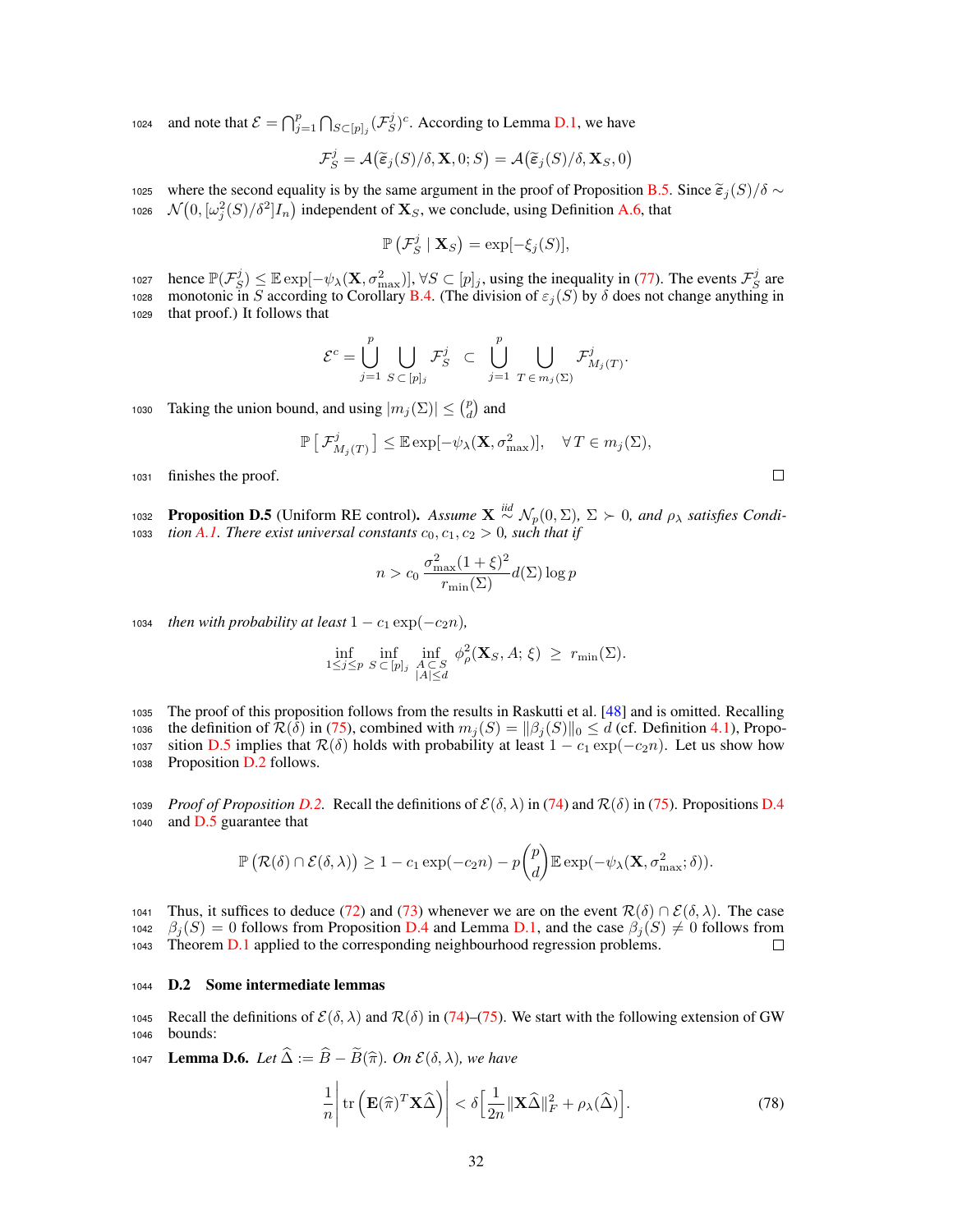1048 *Proof.* Let  $\hat{\Delta}_j := \hat{\beta}_j - \tilde{\beta}_j(\hat{\pi})$  be the *j*th column of  $\hat{\Delta}$ . Then

$$
\frac{1}{n} \left| \text{tr} \left( \mathbf{E}(\widehat{\pi})^T \mathbf{X} \widehat{\Delta} \right) \right| \leq \frac{1}{n} \sum_{j=1}^p |\langle \widetilde{\epsilon}_j(\widehat{\pi}), \mathbf{X} \widehat{\Delta}_j \rangle |.
$$
 (79)

 $\Box$ 

According to (74), on  $\mathcal{E}(\delta, \lambda)$ , we have  $(\tilde{\epsilon}_j(S), \mathbf{X}_S) \in GW_{\rho_{\lambda}}^{\circ}(\delta)$  for all  $S \subset [p]_j$ . In particular, applying with  $S = S_j(\hat{\pi})$  and using  $u = \hat{\Delta}_j$  in the Definition D.1 of GW, we have

$$
\frac{1}{n}|\langle \widetilde{\epsilon}_j(\widehat{\pi}), \mathbf{X}\widehat{\Delta}_j\rangle| < \delta \Big[\frac{1}{2n} \|\mathbf{X}\widehat{\Delta}_j\|_2^2 + \rho_{\lambda}(\widehat{\Delta}_j)\Big], \quad \forall j
$$

<sup>1051</sup> Summing over *j* and plugging into (79) yields (78).

For any matrix  $A = (a_{ij}) \in \mathbb{R}^{p \times p}$  and  $S \subset [p] \times [p]$ , let  $A_{\langle S \rangle}$  denote the  $p \times p$  matrix formed by zero-ing the elements outside of *S*, i.e. zero-ing the elements outside of  $S$ , i.e.

$$
(A_{\langle S\rangle})_{ij} = \begin{cases} a_{ij}, & (i,j) \in S, \\ 0, & (i,j) \notin S. \end{cases}
$$

<sup>1054</sup> In analogy with Condition 4.1 on signal strength, let us define

$$
\tau_{\lambda}(\alpha;\Sigma) := \inf \left\{ \tau : \frac{\lambda^2}{\rho_{\lambda}(\tau)} \le \frac{r_{\min}(\Sigma)}{\alpha} \right\}
$$
\n(80)

- 1055 where we often suppress the dependence on  $\Sigma$ . Note that we can write Condition 4.1 equivalently as 1056  $\tau_* \geq \tau_\lambda(a_1)$ .
- 1057 The next lemma is used to lower bound  $\rho_{\lambda}(\widehat{B})$ . The  $\ell_0$  case is easy to prove; for completeness we prove this for  $\ell_1$  and MCP. prove this for  $\ell_1$  and MCP.
- 1059 **Lemma D.7.** Assume that  $\rho_{\lambda}$  satisfies Condition A.1, is right-differentiable with  $\rho'_{\lambda}(0+) = \lambda$ , and

$$
\tau_* \ge \tau_\lambda \Big( \frac{2\xi}{1 - \delta_1} \Big), \quad \text{for some } \delta_1 \in (0, 1)
$$
 (81)

1060 *where*  $\xi = \xi(\delta)$  *is defined by* (71)*. Then, on*  $\mathcal{R}(\delta) \cap \mathcal{E}(\delta, \lambda)$ *,* 

$$
\rho_{\lambda}(\widehat{B}) \geq \delta_1 \rho_{\lambda}(\widetilde{B}(\widehat{\pi})) + \rho_{\lambda} \Big( (\widehat{B} - \widetilde{B}(\widehat{\pi}))_{\langle \text{supp}(\widetilde{B}(\widehat{\pi}))^c \rangle} \Big). \tag{82}
$$

*Proof.* To lighten the notation, let  $\Delta = \widehat{B} - \widetilde{B}(\widehat{\pi})$ ,  $S_1 = \text{supp}(\widetilde{B}(\widehat{\pi}))$ ,  $\Delta_1 = \Delta_{\langle S_1 \rangle}$ , and  $\Delta_2 = \Delta_{\langle S_2 \rangle}$ . We have 1062  $\Delta_{\langle S_1^c \rangle}$ . We have

$$
\rho_{\lambda}(\Delta_1) \leq \lambda \|\Delta_1\|_1 \leq \lambda \|\widetilde{B}(\widehat{\pi})\|_0^{1/2} \|\Delta_1\|_2.
$$
\n(83)

1063 Since we are on  $\mathcal{R}(\delta) \cap \mathcal{E}(\delta, \lambda)$ , Proposition D.2 yields the  $\ell_2$  deviation bound (72), which we use with  $S = S_i(\hat{\pi})$ . Plugging into (83) and using  $\|\Delta_1\|_2 \le \|\Delta\|_2$ , with  $S = S_j(\hat{\pi})$ . Plugging into (83) and using  $\|\Delta_1\|_2 \le \|\Delta\|_2$ ,

$$
\rho_{\lambda}(\Delta_1) \leq \lambda C_2(\rho_{\lambda}, \xi, r_{\min}(\Sigma)) \cdot \|\tilde{B}(\hat{\pi})\|_0.
$$
\n(84)

1065 Trivially, we have  $\rho_{\lambda}(\widetilde{B}(\widehat{\pi})) \geq \rho_{\lambda}(\tau_*) \|\widetilde{B}(\widehat{\pi})\|_0$ , so that by (84)

$$
\rho_{\lambda}(\Delta_1) \le \frac{\lambda C_2(\rho_{\lambda}, \xi, r_{\min}(\Sigma))}{\rho_{\lambda}(\tau_*)} \cdot \rho_{\lambda}(\widetilde{B}(\widehat{\pi})) \le (1 - \delta_1)\rho_{\lambda}(\widetilde{B}(\widehat{\pi})),\tag{85}
$$

<sup>1066</sup> where the last inequality follows from (81). Finally, note that

$$
\rho_{\lambda}(B) \geq \rho_{\lambda}(B(\hat{\pi})) + \rho_{\lambda}(\Delta_2) - \rho_{\lambda}(\Delta_1)
$$
  
 
$$
\geq \delta_1 \rho_{\lambda}(\widetilde{B}(\hat{\pi})) + \rho_{\lambda}(\Delta_2).
$$

1067 where the first inequality is by arguments similar to those leading to  $(65)$  and the second is by  $(85)$ .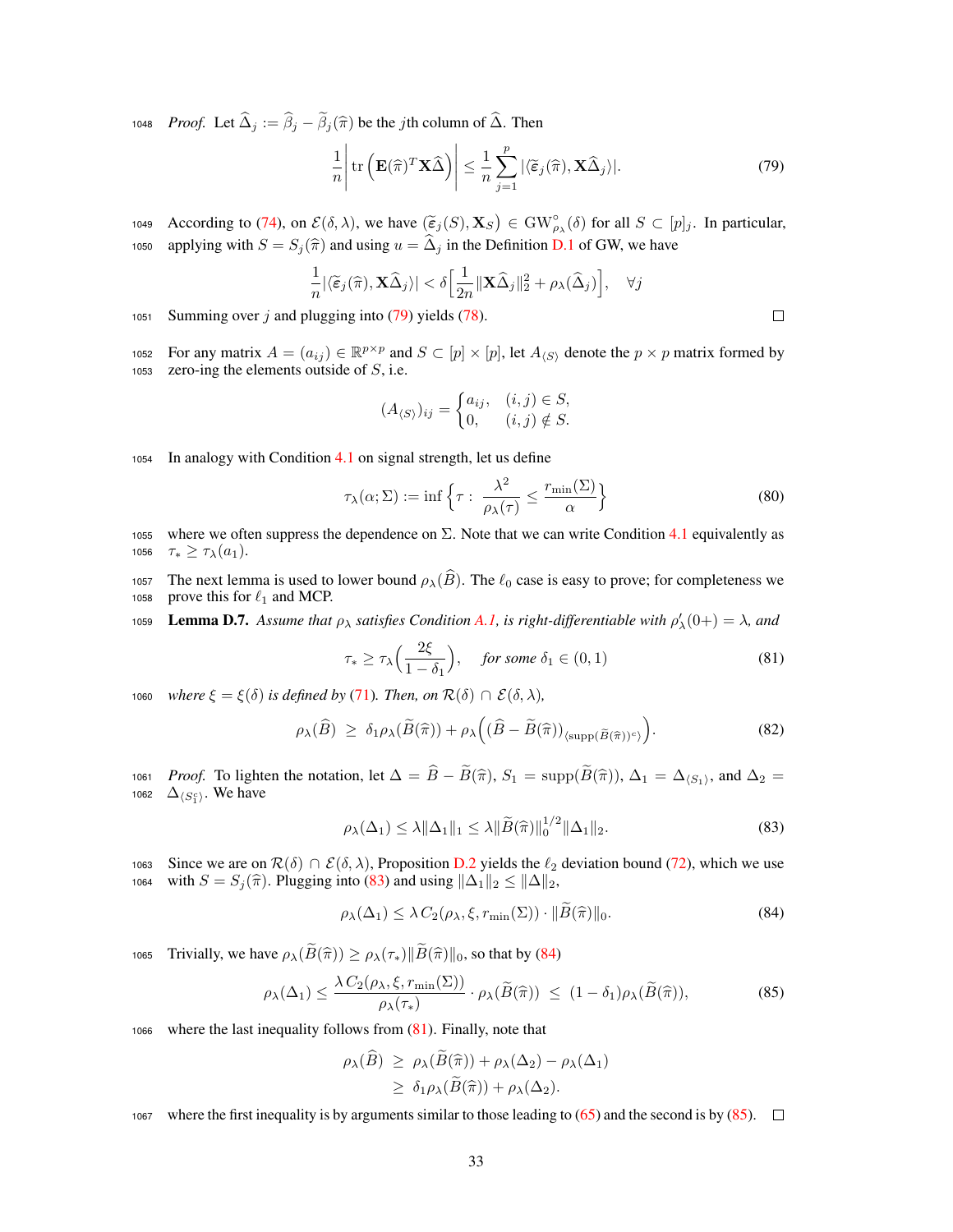<sup>1068</sup> *Remark* D.2*.* [62] use a slightly weaker beta-min condition in which only a constant fraction of the

<sup>1069</sup> edges of each DAG are assumed to be sufficiently large. Lemma D.7 and the ensuing arguments carry

<sup>1070</sup> through under such an assumption: Under Condition 3.5 in [62], we can use

$$
\rho_{\lambda}(B(\widehat{\pi})) \ge (1 - \eta_1)\rho_{\lambda}(\tau_*) \|B(\widehat{\pi})\|_0,
$$

<sup>1071</sup> between (84) and (85) and obtain a bound similar to (82), with only the constants modified.

<sup>1072</sup> The conclusion of Lemma D.7 is stronger than what we need in the sequel. We only use the weaker 1073 inequality  $\rho_{\lambda}(\widehat{B}) \geq \delta_1 \rho_{\lambda}(\widehat{B}(\widehat{\pi}))$  implied by (82).

# <sup>1074</sup> D.3 A bound on the sample residuals

<sup>1075</sup> In this section, we prove the following result, which is used in the proof of Proposition B.10:

1076 **Proposition D.8.** Assume  $n > 4(C+1)(d+1) \log p$  for some  $C > 0$  and let  $\pi_0$  be a minimum-trace <sup>1077</sup> *permutation such that*

$$
\frac{\rho_{\lambda}(\widetilde{B}(\pi_0))}{\operatorname{tr}\widetilde{\Omega}(\pi_0)} \ge \frac{1}{\delta_0} \sqrt{\frac{50(C+1)(d+1)\log p}{n}}.\tag{86}
$$

*Then for any*  $\delta_0 > 0$ ,  $\mathbb{P}(\mathcal{G}(\delta_0, \lambda; \pi_0)) \geq 1 - 2e^{-C(d+1)\log p}$ , i.e.

$$
\mathbb{P}\left(\frac{1}{2n}\|\mathbf{E}(\pi_0)\|_F^2 - \frac{1}{2n}\|\mathbf{E}(\widehat{\pi})\|_F^2 > \delta_0 \rho_\lambda(\widetilde{B}(\pi_0))\right) \leq 2e^{-C(d+1)\log p}.
$$

<sup>1079</sup> Define two functions by

$$
h_n(u) := -\frac{u^2}{n} + \frac{2u}{\sqrt{n+1}} + \frac{1}{n+1}, \quad H_n(u) := \frac{u^2}{n} + \frac{2u}{\sqrt{n}}.
$$
 (87)

1080 These functions bound the deviations in the normed residuals  $\tilde{\epsilon}_j(\pi)$ , and will be used repeatedly in the sequel. We note that the sequel. We note that

$$
H_n(u) + h_n(u) \le \frac{5u}{\sqrt{n}}, \quad u \ge n^{-1/2}.
$$
\n(88)

**1082** Lemma D.9. *Suppose*  $\mathbf{w} \sim \mathcal{N}_n(0, \sigma^2 I_n)$ *. Then for any*  $0 < u < n/\sqrt{n+1}$ *,* 

$$
\sigma^2\left(1 - h_n(u)\right) \le \frac{1}{n} \|\mathbf{w}\|_2^2 \le \sigma^2\left(1 + H_n(u)\right) \tag{89}
$$

1083 *with probability at least*  $1 - 2e^{-u^2/2}$ .

1084 *Proof.* For  $z \sim \mathcal{N}_n(0, I_n)$ , we have the following useful bounds [see, e.g., 24, Corollary 1.2]:

$$
\frac{n}{\sqrt{n+1}} \le \mathbb{E} ||z||_2 = \sqrt{2} \frac{\Gamma(\frac{n+1}{2})}{\Gamma(\frac{n}{2})} \le \sqrt{n}.
$$

1085 Gaussian concentration implies that for any  $u > 0$ , both

$$
\{ \|\mathbf{w}\|_2 \le \sigma(n/\sqrt{n+1} - u) \}, \text{ and } \{ \|\mathbf{w}\|_2 \ge \sigma(\sqrt{n} + u) \}
$$

1086 hold with probability at most  $e^{-u^2/2}$ . Thus,

$$
\mathbb{P}\left(\sigma^2 \Big(\frac{n}{\sqrt{n+1}} - u\Big)^2 \le \|\mathbf{w}\|_2^2 \le \sigma^2 \big(\sqrt{n} + u\big)^2\right) \ge 1 - 2e^{-u^2/2}.\tag{90}
$$

<sup>1087</sup> Re-writing (90) using (87) yields the desired result.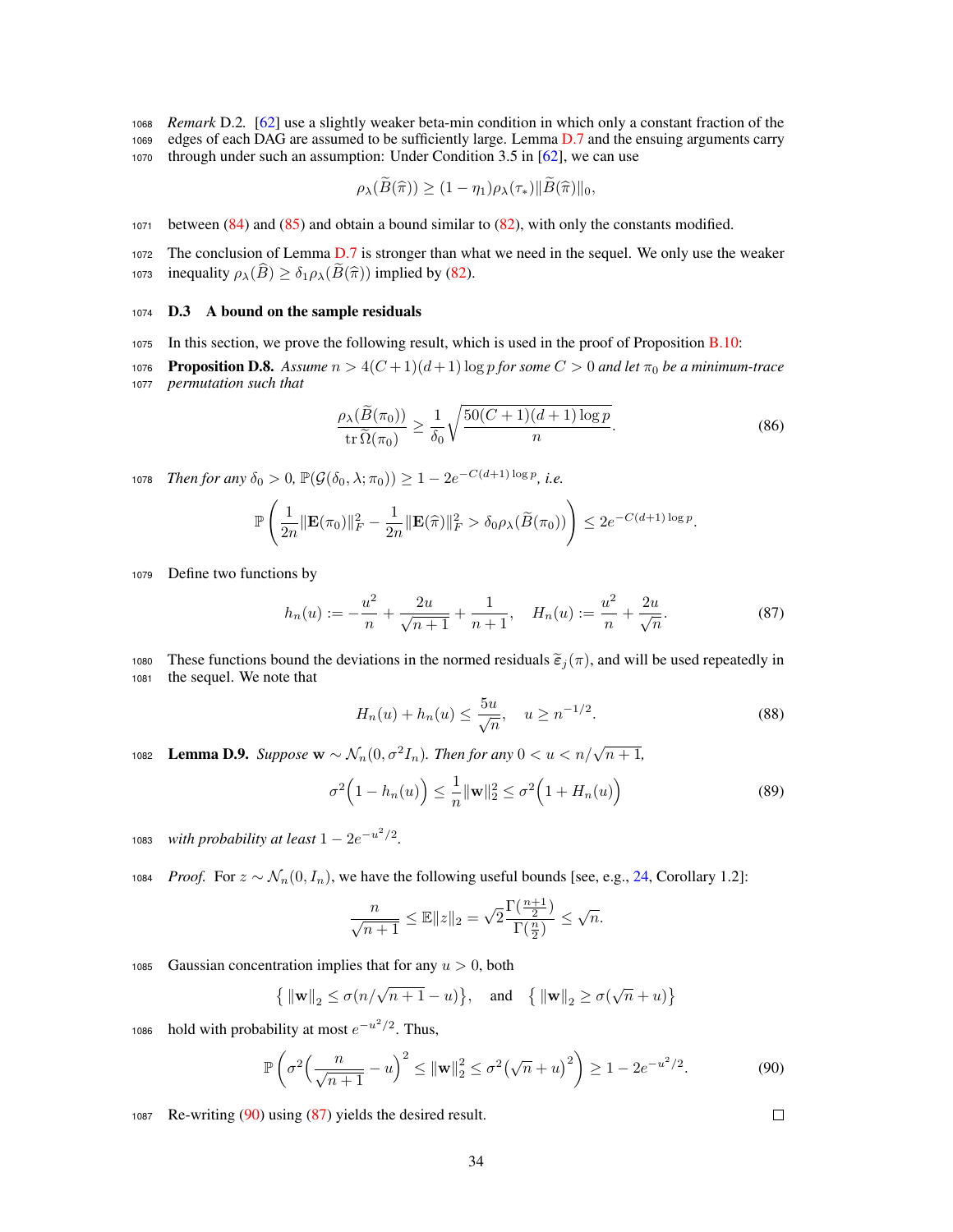1088 **Lemma D.10.** Suppose  $X \stackrel{iid}{\sim} \mathcal{N}_p(0, \Sigma)$ . Then for any  $\pi \in \mathbb{S}_p$  and  $0 < u < n/\sqrt{n+1}$ ,

$$
\frac{1}{2}\operatorname{tr}\widetilde{\Omega}(\pi)\left(1-h_n(u)\right) \le \frac{1}{2n}\|\mathbf{E}(\pi)\|_F^2 \le \frac{1}{2}\operatorname{tr}\widetilde{\Omega}(\pi)\left(1+H_n(u)\right) \tag{91}
$$

*with probability at least*  $1 - 2p\binom{p}{d}e^{-u^2/2}$ .

1090 *Proof.* Note that for any  $\pi \in \mathbb{S}_p$ ,

$$
\frac{1}{2n} \|\mathbf{E}(\pi)\|_{F}^{2} = \frac{1}{2n} \sum_{j=1}^{p} \|\widetilde{\varepsilon}_{j}(\pi)\|_{2}^{2} = \frac{1}{2n} \sum_{j=1}^{p} \|\widetilde{\varepsilon}_{j}(S_{j}(\pi))\|_{2}^{2}.
$$
 (92)

Thus it suffices to bound the deviations in  $\|\widetilde{\epsilon}_j(S)\|_2$  for  $S \subset [p]_j$ . Consider the following events

$$
\mathcal{G}_j(S) := \left\{ \frac{\omega_j^2(S)}{2} \Big( 1 - h_n(u) \Big) \le \frac{1}{2n} \|\widetilde{\varepsilon}_j(S)\|_2^2 \le \frac{\omega_j^2(S)}{2} \Big( 1 + H_n(u) \Big) \right\}
$$

1092 and let  $\mathcal{G} := \bigcap_{j=1}^p \bigcap_{S \subset [p]_j} \mathcal{G}_j(S)$ . By Lemma D.9, we have  $\mathbb{P}(\mathcal{G}_j(S)) \geq 1 - 2e^{-u^2/2}$ , for all 1093  $S \in [p]_j$ . By a monotonicity argument (cf. (27)), we have  $\mathcal{G} = \bigcap_{j=1}^p \bigcap_{S \in m_j(\Sigma)} \mathcal{G}_j(M_j(S))$ . <sup>1094</sup> Applying the union bound and using (13),

$$
\mathbb{P}(\mathcal{G}^c) \le 2p \binom{p}{d} e^{-u^2/2}.\tag{93}
$$

1095 Summing the inequalities defining  $G_j(S_j(\pi))$ , over *j*, we conclude that (91) holds on *G*. The proof is complete. complete.

<sup>1097</sup> Consider the (random) collection of permutations

$$
\begin{split} \mathbb{S}^0_p = \mathbb{S}^0_p(\delta_0; u) := \bigg\{ \pi \in \mathbb{S}_p : \frac{1}{2} \operatorname{tr} \widetilde{\Omega}(\pi) \Big[ 1 + H_n(u) \Big] \\ - \frac{1}{2} \operatorname{tr} \widetilde{\Omega}(\widehat{\pi}) \Big[ 1 - h_n(u) \Big] \leq \delta_0 \rho_{\lambda}(\widetilde{B}(\pi)) \bigg\}. \end{split}
$$

**1098** Lemma D.11. *For any*  $\pi \in \mathbb{S}_{p}^{0}(\delta_{0}; u)$  *and*  $0 < u < n/\sqrt{n+1}$ *, we have* 

$$
\mathbb{P}\left(\frac{1}{2n}\|\mathbf{E}(\pi)\|_F^2 - \frac{1}{2n}\|\mathbf{E}(\widehat{\pi})\|_F^2 > \delta_0\rho_\lambda(\widetilde{B}(\pi))\right) \leq 2p\binom{p}{d}e^{-u^2/2}.
$$

<sup>1099</sup> *Proof.* Lemma D.10 implies that

$$
\frac{1}{2n} \|\mathbf{E}(\pi)\|_F^2 - \frac{1}{2n} \|\mathbf{E}(\widehat{\pi})\|_F^2 \le \frac{1}{2} \operatorname{tr} \widetilde{\Omega}(\pi) \Big[1 + H_n(u)\Big] - \frac{1}{2} \operatorname{tr} \widetilde{\Omega}(\widehat{\pi}) \Big[1 - h_n(u)\Big]
$$

1100 with probability at least  $1-2p\binom{p}{d}e^{-u^2/2}$ . Since  $\pi \in \mathbb{S}_p^0$ , the right-side is bounded above by  $\delta_0 \rho_\lambda \widetilde{B}(\pi)$ 

1102 **Lemma D.12.**  $1 - h_n(u) > 0$  for all  $u \neq 0, n > 0$ .

*Proof.* Since  $(u + \sqrt{n})^2 + 1 > 0$ , re-writing this inequality yields

$$
\frac{u^2}{n} + 1 > \frac{2u}{\sqrt{n}} + \frac{1}{n} > \frac{2u}{\sqrt{n+1}} + \frac{1}{n+1}
$$
\n
$$
\implies 1 + \frac{u^2}{n} - \frac{2u}{\sqrt{n+1}} - \frac{1}{n+1} > 0
$$

<sup>1104</sup> Comparing with (87) yields the claim.